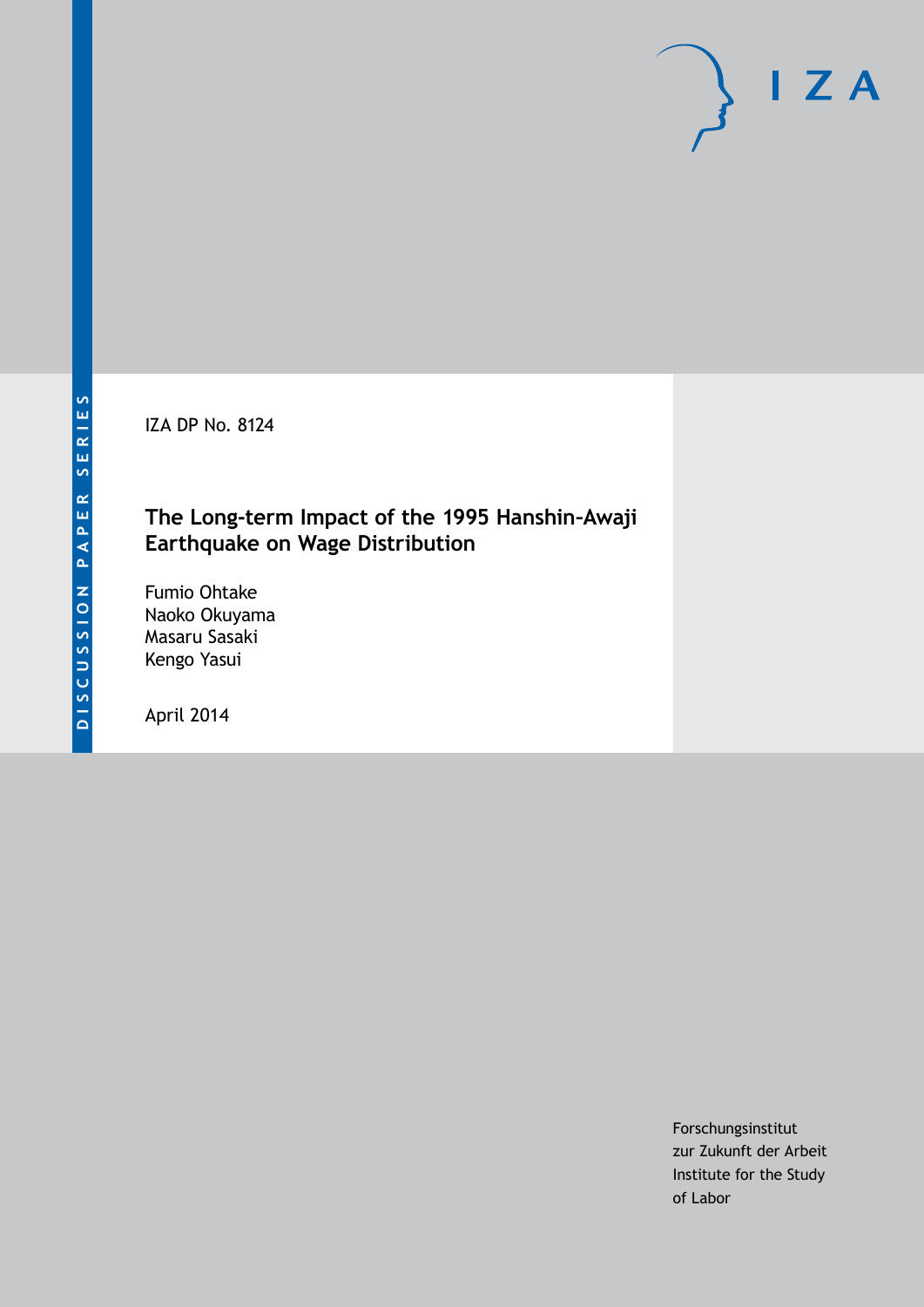# **The Long-term Impact of the 1995 Hanshin– Awaji Earthquake on Wage Distribution**

### **Fumio Ohtake**

*ISER, Osaka University*

### **Naoko Okuyama**

*Kobe University*

### **Masaru Sasaki**

*Osaka University and IZA*

### **Kengo Yasui**

*Ritsumeikan University*

### Discussion Paper No. 8124 April 2014

IZA

P.O. Box 7240 53072 Bonn Germany

Phone: +49-228-3894-0 Fax: +49-228-3894-180 E-mail: [iza@iza.org](mailto:iza@iza.org)

Any opinions expressed here are those of the author(s) and not those of IZA. Research published in this series may include views on policy, but the institute itself takes no institutional policy positions. The IZA research network is committed to the IZA Guiding Principles of Research Integrity.

The Institute for the Study of Labor (IZA) in Bonn is a local and virtual international research center and a place of communication between science, politics and business. IZA is an independent nonprofit organization supported by Deutsche Post Foundation. The center is associated with the University of Bonn and offers a stimulating research environment through its international network, workshops and conferences, data service, project support, research visits and doctoral program. IZA engages in (i) original and internationally competitive research in all fields of labor economics, (ii) development of policy concepts, and (iii) dissemination of research results and concepts to the interested public.

<span id="page-1-0"></span>IZA Discussion Papers often represent preliminary work and are circulated to encourage discussion. Citation of such a paper should account for its provisional character. A revised version may be available directly from the author.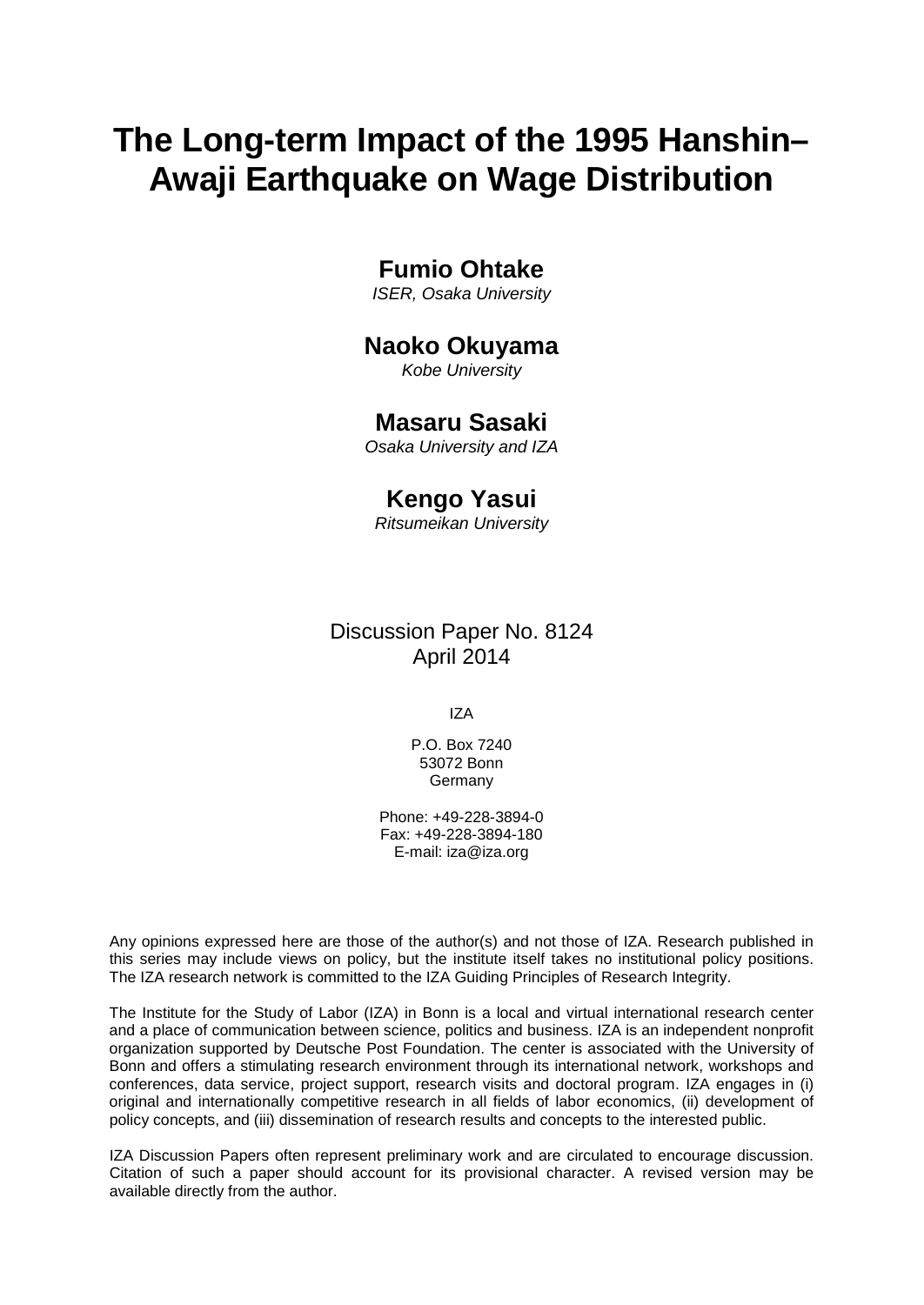IZA Discussion Paper No. 8124 April 2014

# **ABSTRACT**

# **The Long-term Impact of the 1995 Hanshin–Awaji Earthquake on Wage Distribution[\\*](#page-1-0)**

This paper explores the effects of the 1995 Hanshin–Awaji Earthquake on the wages of people in the area of the earthquake over the 17 years after its occurrence and identified which part of the wage distribution has been most affected by this event by comparing the wage distributions of disaster victims and non-victims. To do this, we used three decomposition methods, developed by (i) Oaxaca (1973) and Blinder (1973); (ii) DiNardo, Fortin, and Lemieux (1996) ("DFL"); and (iii) Machado and Mata (2005) and Melly (2006). Our findings are as follows. First, the Oaxaca and Blinder decomposition analysis shows that the negative impact of the earthquake still affects the mean wages of male workers. Second, the DFL decomposition analysis shows that middle-wage males would have earned more had the 1995 Hanshin–Awaji Earthquake not occurred. Finally, the Machado–Mata–Melly decomposition analysis shows that the earthquake had a large, adverse impact on the wages of middle-wage males, and that their wages have been reduced since the earthquake, by 5.0–8.6%. This result is similar to that from the DFL decomposition analysis. In the case of female workers, a long-term negative impact of the earthquake was also observed as the wages of high-wage females were reduced by 8.3–13.8%.

JEL Classification: J31, Q54

Keywords: natural disasters, wage distribution, wage decomposition, earthquake

Corresponding author:

Masaru Sasaki Graduate School of Economics Osaka University 1-7 Machikaneyama Toyonaka, Osaka 560-0043 Japan E-mail: [sasaki@econ.osaka-u.ac.jp](mailto:sasaki@econ.osaka-u.ac.jp)

We thank William DuPont, Lena Edlund, Timothy Halliday, Takahiro Ito, Takao Kato, Daiji Kawaguchi, Peter Kuhn, Edward Lazear, Colin McKenzie, Hideo Owan, Hugh Patrick, Kei Sakata, Till Von Wachter, David E. Weinstein, and the seminar participants at the Columbia Business School, the 27<sup>th</sup> European Society for Population Economics Conference, the Graduate Center of the City University of New York, the Japanese Economic Association 2013 meeting, and the  $6<sup>th</sup>$  Trans-Pacific Labor Seminar for helpful conversations and comments.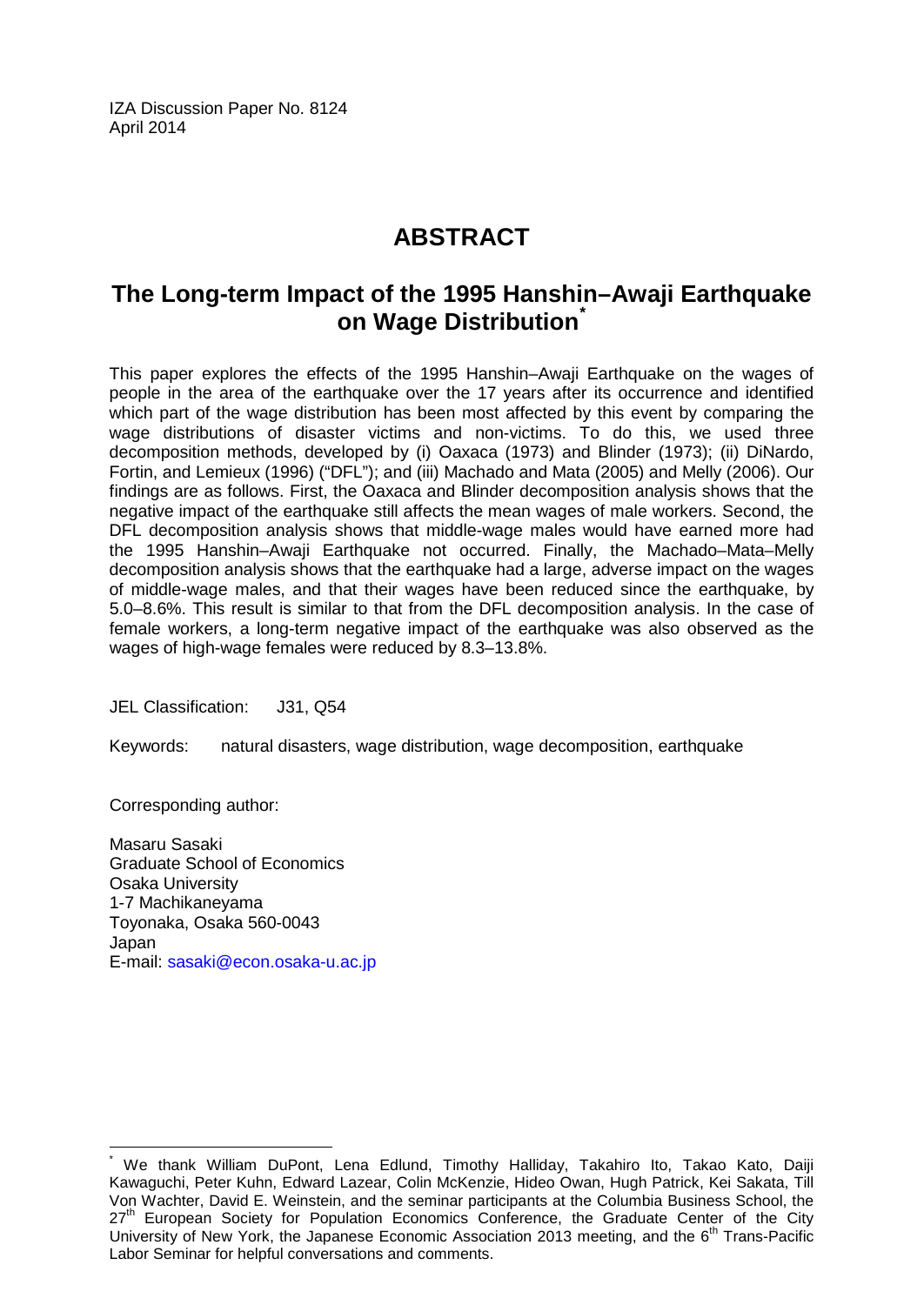#### **1. Introduction**

It has been 3 years since an earthquake of an unprecedented scale with an epicenter off the coast of the northern part of Japan occurred at 14:46 on March 11, 2011. During the past 3 years, we have wondered how long it would take Japan and the northeastern area (the Tohoku area in Japanese), in particular, to recover from this devastating Great East Japan Earthquake. These questions remain. Not only did the earthquake turn the Tohoku area into rubble, but the resulting tsunami also damaged infrastructure and facilities along the Pacific coastline of the northern part of Japan—and, in particular, the Fukushima No. [1](#page-3-0) nuclear power plant.<sup>1</sup> It is well known that the tsunami triggered core meltdowns in three of that power plant's reactors.

Although 3 years have passed since the Great East Japan Earthquake, the disaster areas are still in the process of being restored and reconstructed. Although it appears that post-quake reconstruction is progressing in the Tohoku area, it will take a significant amount of time for the area to be fully restored to its pre-earthquake level: in particular, housing projects have not progressed as quickly as victims living in temporary housing had expected. Many tsunami victims still cannot return to their houses located in the designated nuclear decontamination areas near the Fukushima No. 1 nuclear plant. The Tokyo Electric Power Company (TEPCO) and the victims are deadlocked on the issue of compensation. On the one hand, the disaster destroyed many jobs in the manufacturing, service, and marine product processing sectors, but, on the other hand, many jobs have been created in the construction sector since the quake. This

<span id="page-3-0"></span><sup>&</sup>lt;sup>1</sup> According to the Japanese National Police Agency, the death toll stood at 15,884 persons and another 2,633 were still missing as of March 10, 2014. The Reconstruction Agency announced that 267,419 evacuees still lived in temporary housing and accommodations as of February 13, 2014. The Agency also reported that the quake-related death toll, including suicides, stood at approximately 3,000 victims. According to the Japanese Government's Cabinet Office, the annualized nominal GDP was JPY 481.1 trillion in the fourth quarter of 2013, still lower than that of the fourth quarter of 2010, just before the earthquake occurred.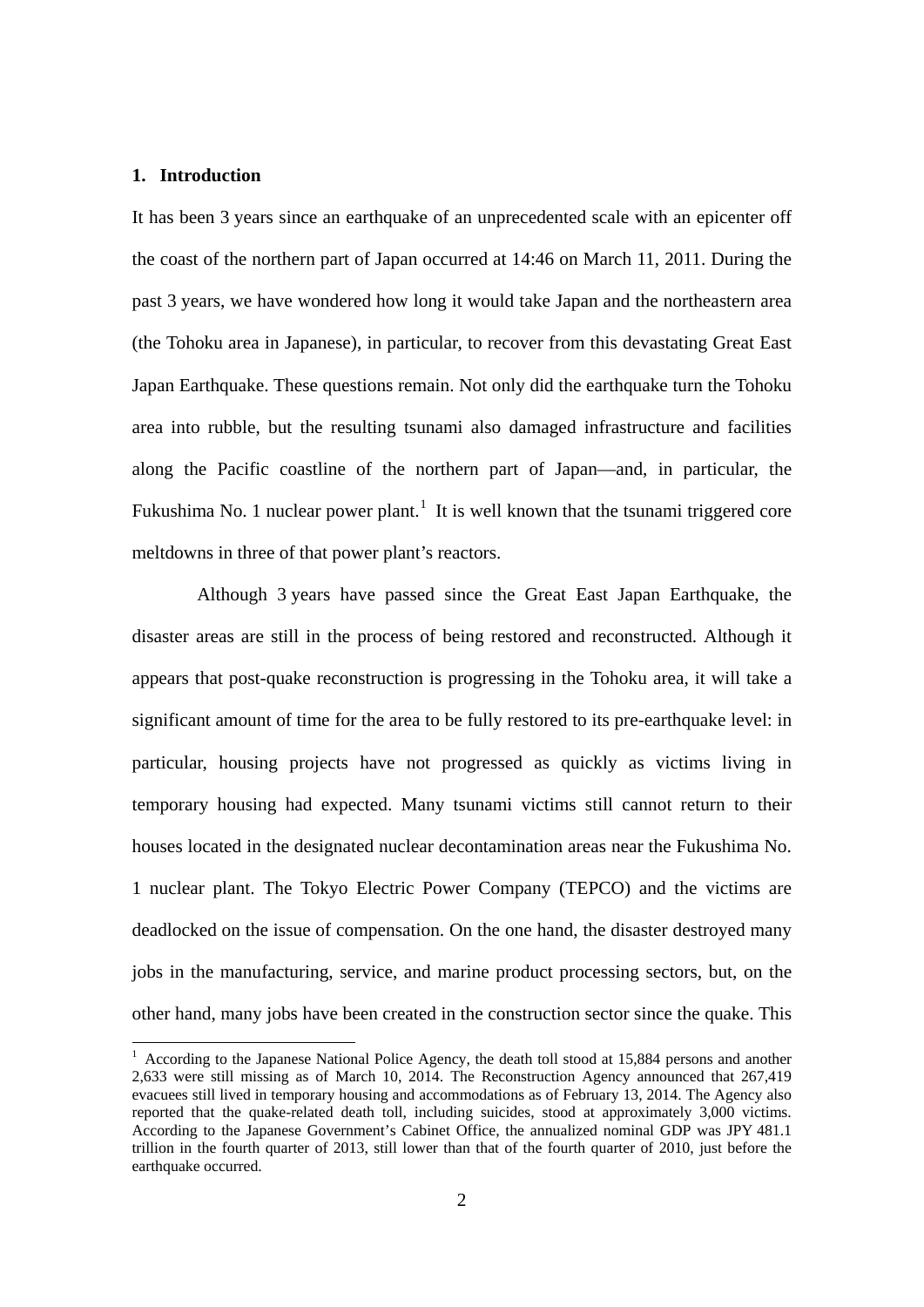generates an employment mismatch problem, and the construction sector suffers from a serious shortage of manpower. From a short-term perspective, the earthquake and subsequent events have left the disaster victims facing financial and physical hardships. However, what about the longer-term perspective? It is thus important to investigate when this hardship is likely to end and how the disaster victims can be assisted to return to their normal lives.

Because only 3 years have elapsed since the Great East Japan Earthquake, it is too early to evaluate its devastating impact from a long-term perspective. Instead, we examine the long-term impact of the Hanshin–Awaji Earthquake of 1995 as a proxy evaluation of the Great East Japan Earthquake. Similar to the Great East Japan Earthquake, this earthquake inflicted devastating damage on the Hanshin area, between the major cities of Osaka and Kobe, which was densely populated and largely industrialized. By assessing the negative impacts of the 1995 Hanshin–Awaji Earthquake from a long-term perspective, this paper aims to investigate to what extent the negative impacts of the earthquake had continued unsolved or had been attenuated at the time of our survey in 2012. This may assist development of a long-term vision relevant to the reconstruction following the Great East Japan Earthquake.

Several studies have analyzed the effects of natural disasters on people's lives, in economic and mental terms. Notably, Ohtake *et al*. (2012) estimate the long-term impact of the Hanshin–Awaji Earthquake on annual income and amount of social capital relating to interactions with neighbors and friends, using the same online survey data that we also analyzed here. They explored how the earthquake adversely affected the current level of subjective well-being of the disaster victims through a reduction in annual income and deterioration in social capital. More specifically, a disaster victim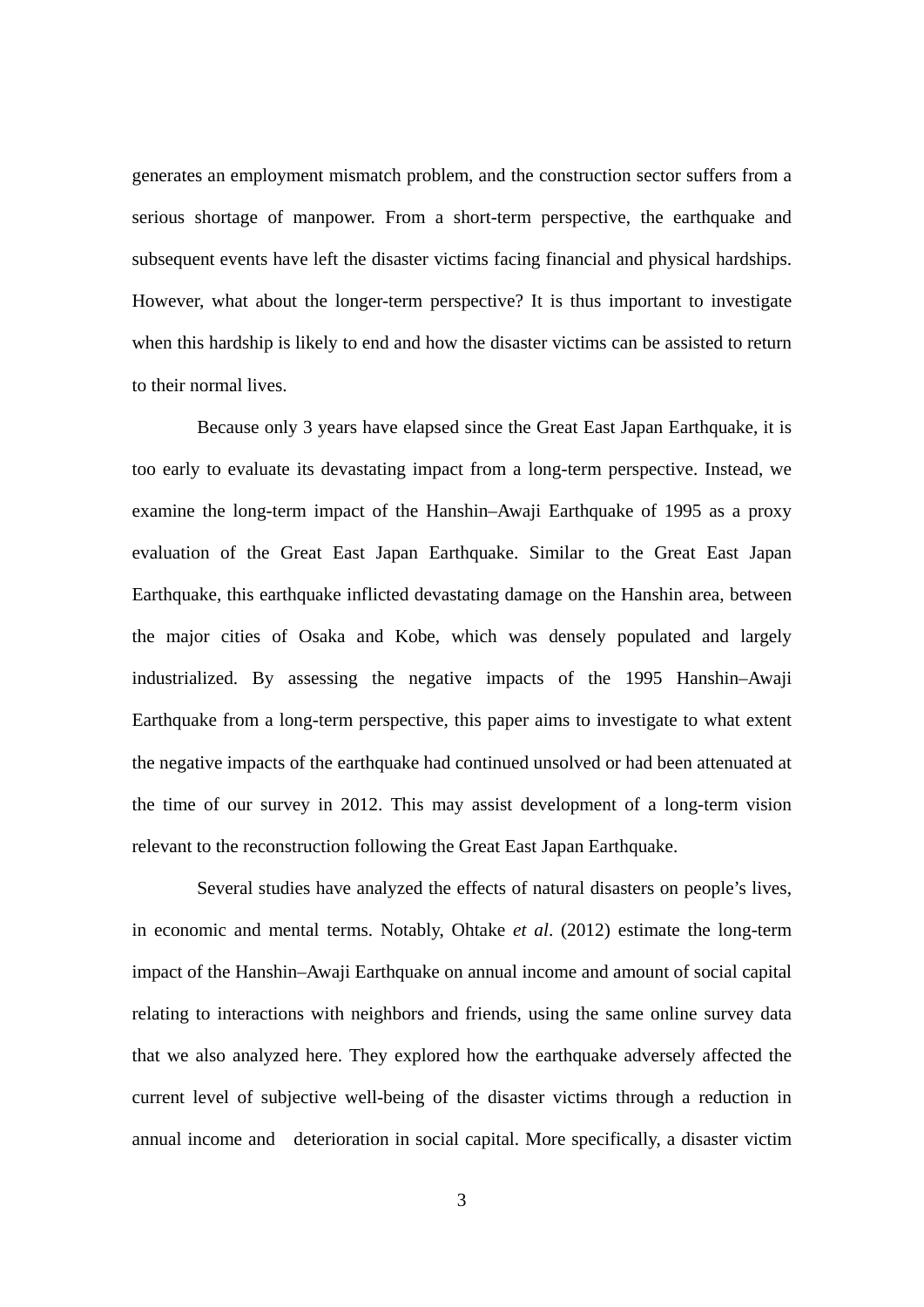whose house partially or completely collapsed or was destroyed by fire because of the earthquake would have earned additional annual income as at 2011 had the earthquake not occurred. The earthquake also resulted in the deterioration of social capital relating to social interactions. Moreover, these levels of social capital have not yet been fully restored—in particular, the loss of social capital measured by the degree of an individual's interaction with his/her neighbors. The decrease in annual income and the deterioration in social capital were found to have reduced the subjective well-being of the disaster victims.

Our paper differs from previous studies in that it focuses particularly on how large-scale natural disasters, such as the Hanshin–Awaji Earthquake, affect changes in the wage distribution of disaster victims versus non-victims who were engaged in work from the time when the earthquake occurred in 1995 to the time the survey was conducted in 2012. We paid particular attention to which part of the wage distribution was most negatively affected by the 1995 Hanshin–Awaji Earthquake.

The objectives of this paper are to explore how the Hanshin–Awaji Earthquake affected the wage distribution during the 17 years after its occurrence and to identify who has incurred the largest wage loss: low-wage, middle-wage, or high-wage victims, in comparison with non-victims. In this paper, we used three decomposition methods: those proposed by i) Oaxaca (1973) and Blinder (1973); ii) DiNardo, Fortin, and Lemieux (1996) ("DFL"); and iii) Machado and Mata (2005) and Melly (2006).

Many people probably share the conventional view that low-wage workers would be most vulnerable to natural disasters and would thus conclude that the Hanshin–Awaji Earthquake had the most adverse impact on workers in the lowest percentiles of the wage distribution during the 17 years after its occurrence. However, it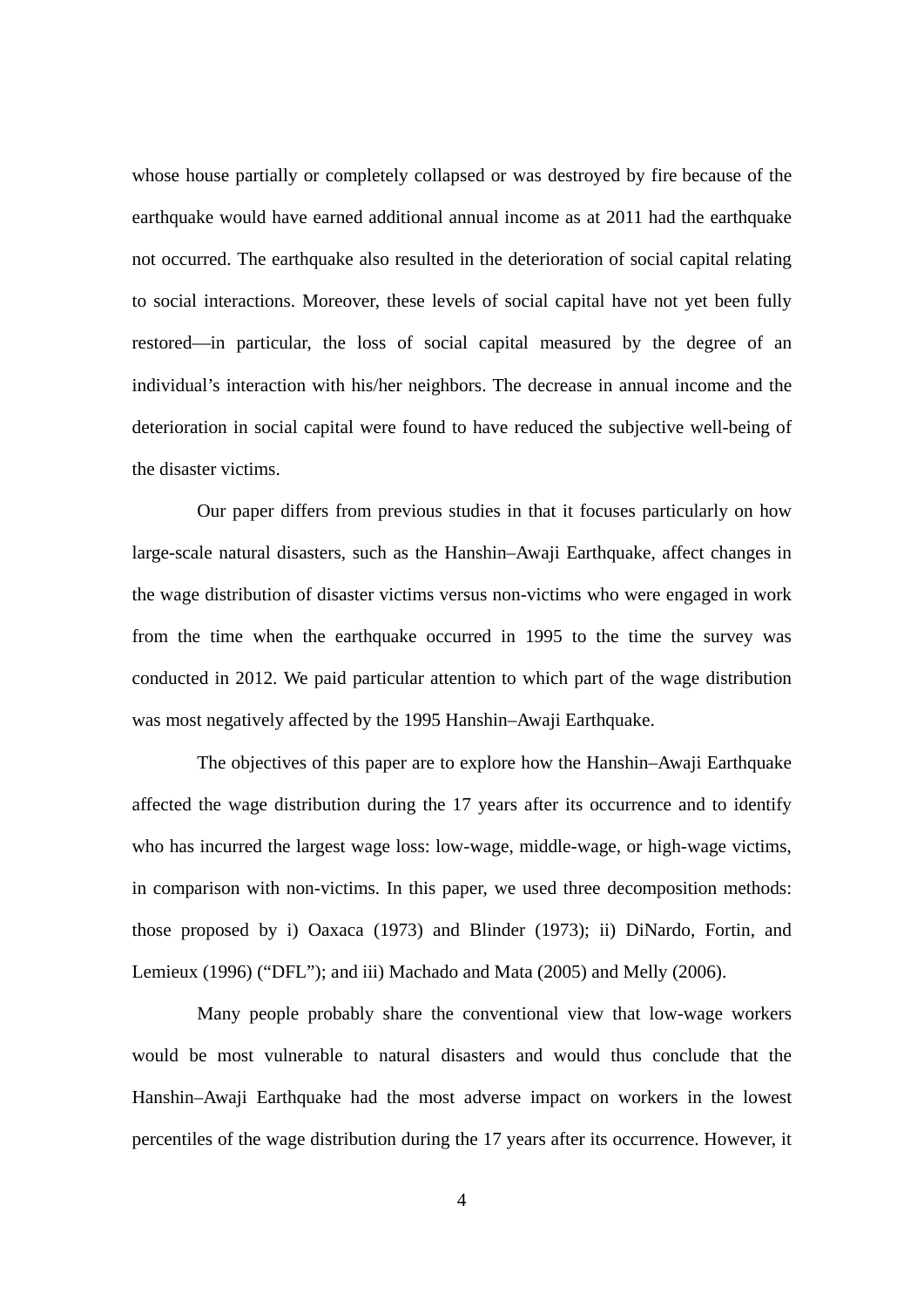is important to also explore whether high-wage or middle-wage workers suffered economically from this natural disaster.

In this paper, the case of the 1995 Hanshin–Awaji Earthquake is analyzed with the intention of being able to better forecast the long-term structural changes that may occur in areas destroyed by the Great East Japan Earthquake in 2011. However, there are some limitations to using the Hanshin–Awaji Earthquake case. First, the two earthquakes differed in terms of the subsequent disasters. Although the Hanshin–Awaji Earthquake caused fires that destroyed many houses, the Great East Japan Earthquake created a 15-meter tsunami and the nuclear plant incident. Second, the disaster areas destroyed by the two earthquakes differed in their industrial characteristics. Whereas the Hanshin–Awaji Earthquake damaged mainly a manufacturing and services industries region, the Great East Japan Earthquake devastated a region where the majority of workers were employed in the fishery and agricultural industries. Finally, the disaster areas differ in terms of the population distribution by age. There was a relatively large older population in the Tohoku area when the Great East Japan Earthquake struck, whereas there was a relatively large younger population in the Hanshin area in 1995.

However, analyzing the Hanshin–Awaji Earthquake also has two advantages. The first is that this analysis allows us to examine the long-term impact of an earthquake on people's lives. Moreover, in terms of the scale of the natural disaster, the Hanshin–Awaji Earthquake was similar to the Great East Japan Earthquake. This will enable us to better predict the long-term effects of the Great East Japan Earthquake on the wage structure and income inequalities in the disaster area. In terms of the second advantage, our paper contributes to the existing literature because, to our knowledge, this is the only reported study that empirically analyzes the long-term effects of a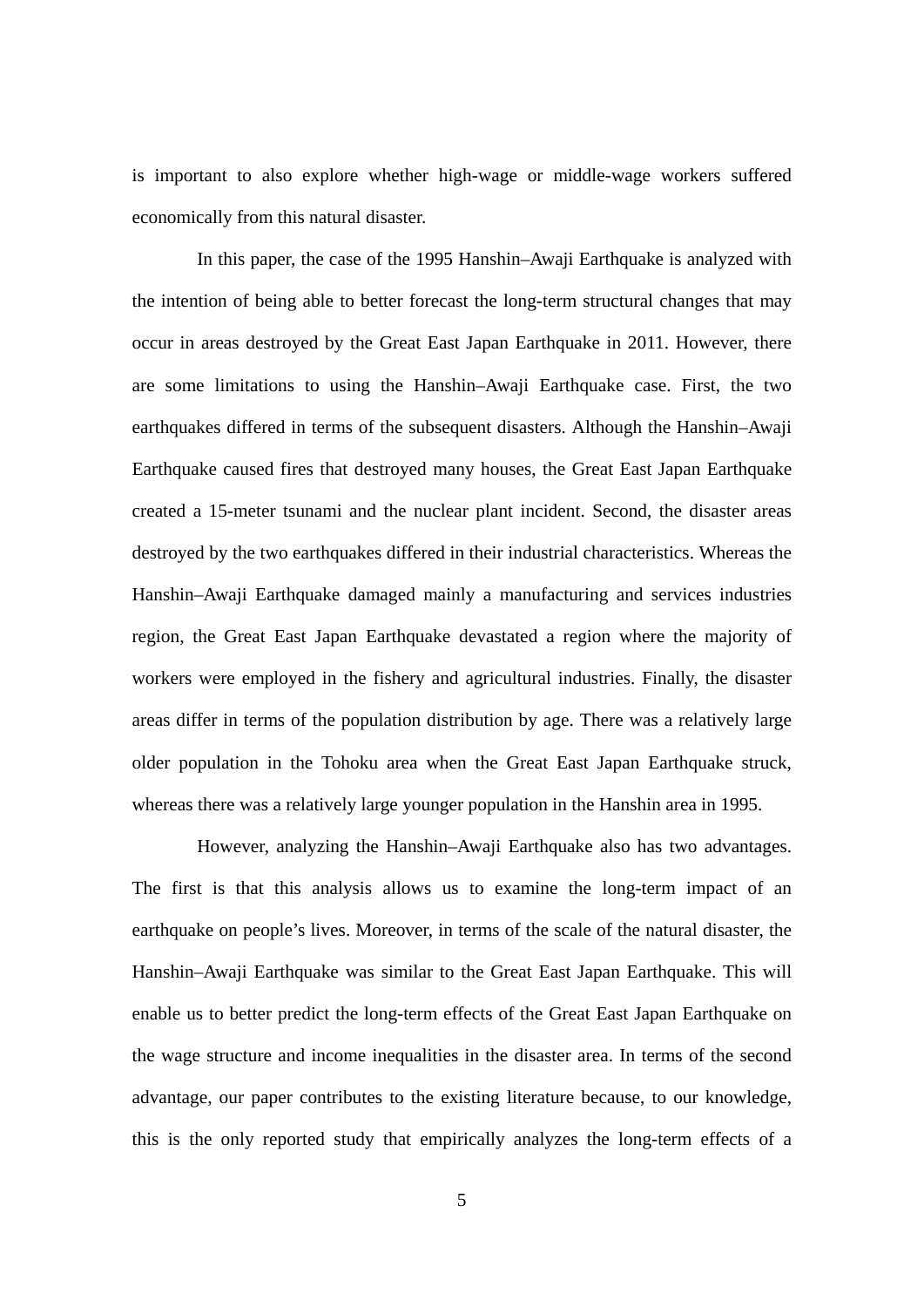natural disaster on the wage distribution. Although many empirical studies have analyzed the economic effects of natural disasters, most have focused on how natural disasters affect economic growth or consumption behavior at the aggregate level. The effects of natural disasters on the labor market have rarely used micro data. In this regard, our analysis of the relationship between the earthquake and the wage distribution may provide a foundation for future studies assessing the impact of natural disasters on the accumulation of human and health capital.

We used an Internet survey to collect original data from victims and non-victims in the disaster area of the Hanshin–Awaji Earthquake and on persons living in several selected non-disaster areas at the time of the Hanshin–Awaji Earthquake. The survey was conducted in March 2012. Because natural disasters are usually considered to be unexpected exogenous shocks, we can conduct a unique natural experiment and then identify the exact impact of the natural disaster by comparing outcomes between a treatment group and a control group. We defined the disaster victims as the treatment group, whereas the control group consisted of both non-victims from the disaster area and persons from the selected non-disaster areas.

The main findings can be summarized as follows. First, according to the Oaxaca and Blinder decomposition analysis, the 1995 Hanshin–Awaji Earthquake continues to have a negative impact on the mean wages of male workers 17 years after the earthquake. However, its effect on the mean wages of female workers has disappeared. Second, the DFL decomposition analysis indicated that middle-wage male workers would have earned more had the 1995 Hanshin–Awaji Earthquake not occurred. That is, middle-wage male workers were the most severely affected by the earthquake. In contrast, this was not true for female workers. Finally, the Machado–Mata–Melly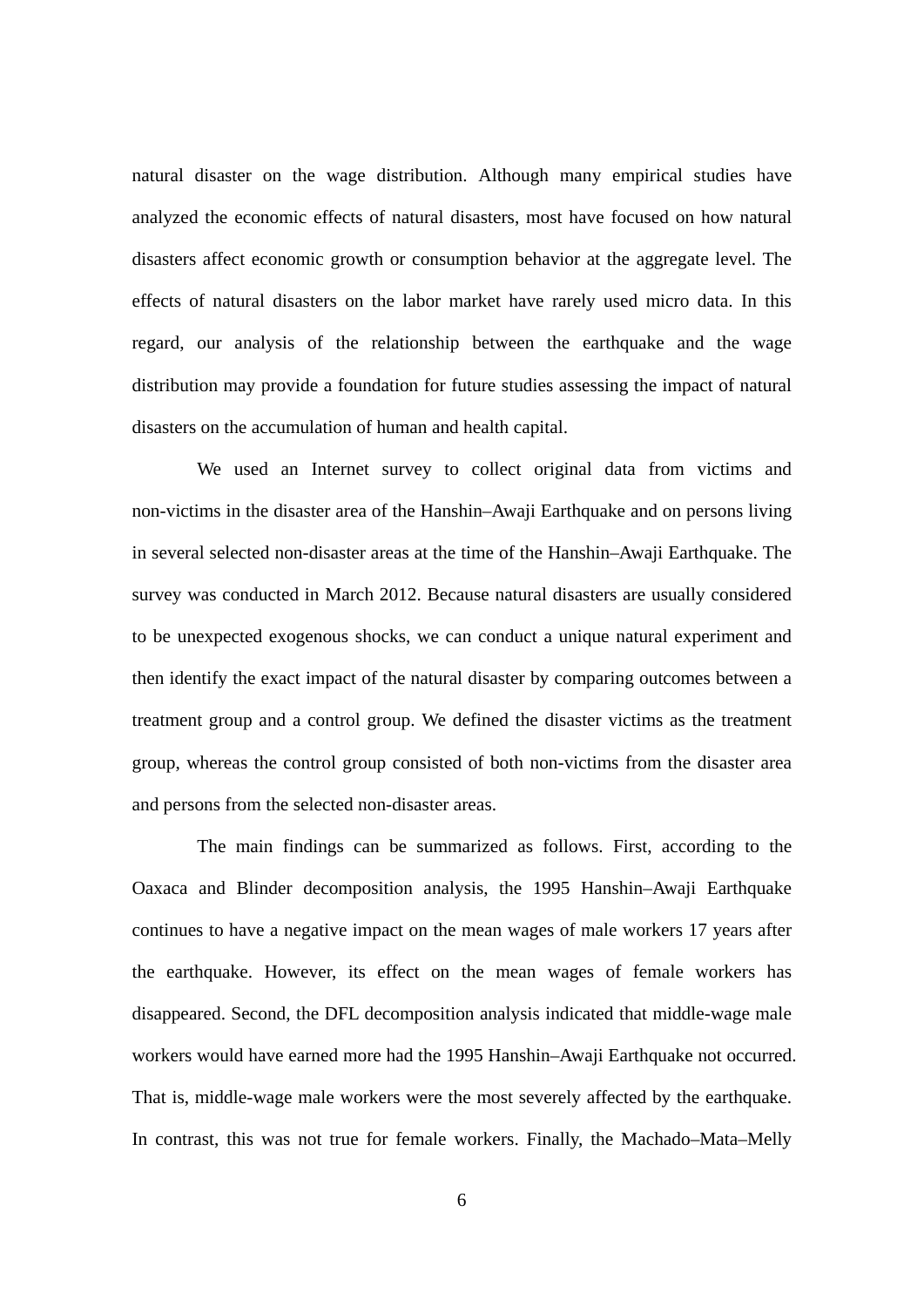decomposition analysis also showed that the earthquake had a large, negative effect on the wages of middle-wage males, and that their wages have been lower since the earthquake, by 5.0-8.6%. This result is similar to that of the DFL decomposition analysis. The negative impact of the 1995 earthquake on the wages of high-wage female workers, a 8.3–13.8% reduction, was still evident in 2011.

The remainder of the paper is organized as follows. We begin with a literature review in Section 2 and then provide a brief overview of the 1995 Hanshin–Awaji Earthquake in Section 3. We discuss the econometric specification in Section 4 and then describe our original data set in Section 5. Subsequently, we present the estimated results in Section 6 and discuss the interpretation of the results in Section 7. The final section provides some concluding remarks.

#### **2. Literature Review**

This section provides a literature review of research papers relevant to the analysis of the impacts of natural disasters.<sup>[2](#page-8-0)</sup> We begin with a review of the literature on the short-term impacts of natural disasters. Raddatz (2007) and Noy (2009) first estimated the impacts of natural disasters from a short-term perspective, regressing per capita GDP on the scale of natural disasters. Both authors found the same result, indicating that natural disasters had a negative impact on the economy of the disaster areas in the short term. Noy (2009) added interaction terms with each country's economic and political characteristics and a natural disaster term as explanatory variables and then re-estimated the impact of the natural disasters on the economy. Noy's findings indicated that when a country is less economically developed or less mature, the impact

<span id="page-8-0"></span> $2$  Cavallo and Noy (2011) summarized a wide range of previous studies in this field.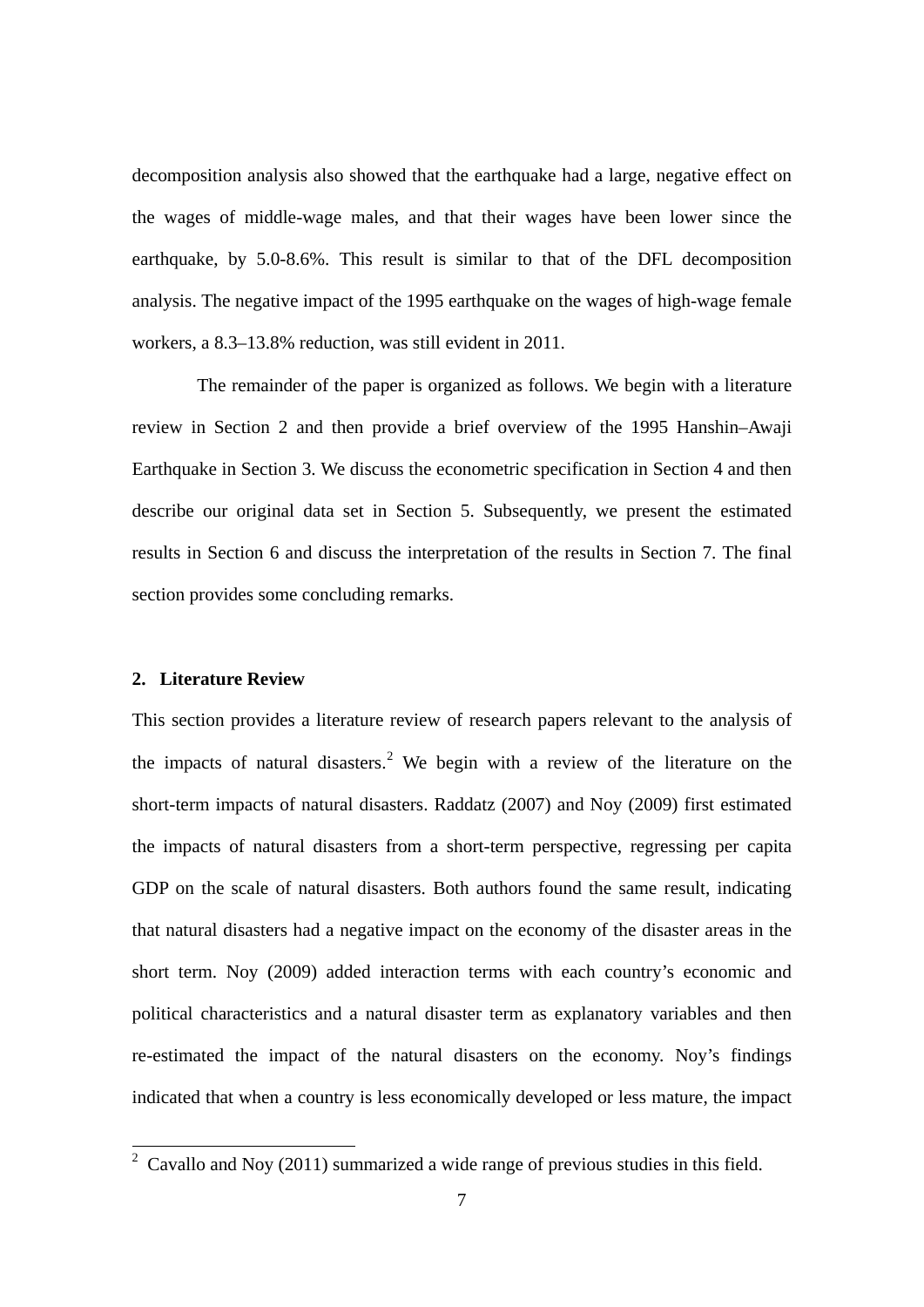of a natural disaster was more serious and more persistent.

Several studies have analyzed the long-term impact of natural disasters. Noy and Nualsri (2011) reported that a natural disaster has a negative economic impact in the long and short term. In contrast, Skidmore and Toya (2002) reported that a natural disaster has a positive economic impact in the long term. Skidmore and Toya (2002) pointed out a "creative destruction" effect to support their finding. They explained that a natural disaster eliminates old inefficient industries and encourages new, more efficient industries to arise, thereby contributing to economic growth in the long term. According to the theory, natural disaster-induced creative destruction (Cuaresma, Hlouskova, and Obersteiner, 2008) occurs in developed countries, but not in developing countries. This may be because it is difficult to introduce and disseminate new technologies in developing countries.

Cavallo et al. (2010) showed the difference between the actual economic growth path and the estimated counterfactual growth path that would have been accomplished without a natural disaster and then quantitatively calculated the long-term impact of a natural disaster on economic growth. They found that the long-term impact of natural disasters on economic growth was negligible. Using the same econometric method, DuPont and Noy (2012) estimated the long-term impact of the Hanshin–Awaji Earthquake on per capita GDP for Hyogo Prefecture, which includes the Hanshin and Awaji areas. They reported that the long-term effect was *not* negligible, finding that the per capita GDP of Hyogo Prefecture would have been higher, by JPY500,000, in 2007 had the 1995 Hanshin–Awaji Earthquake not occurred.

As explained above, the economic impacts of natural disasters have been analyzed in several previous studies. However, most of these studies examined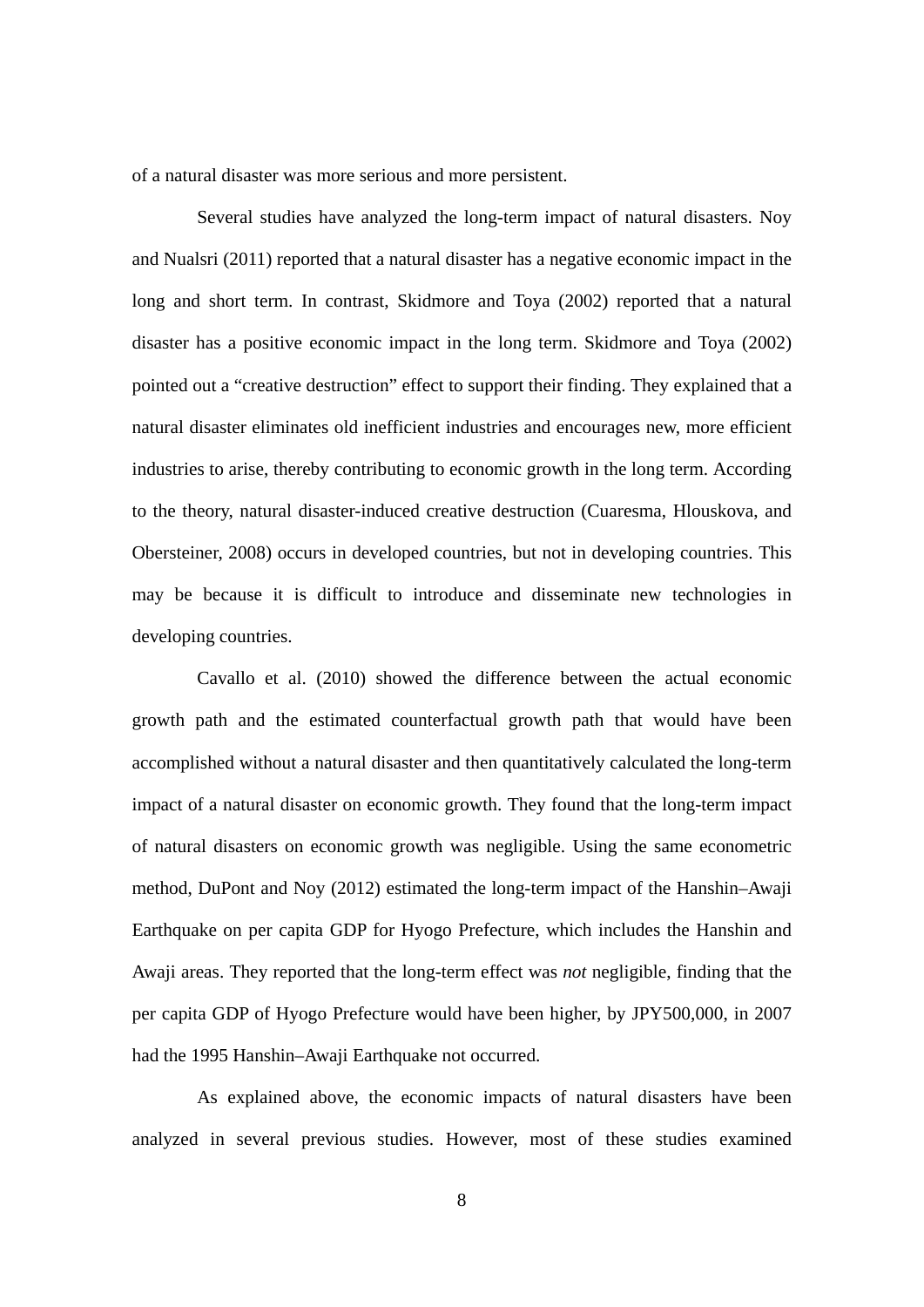economic growth or consumption behaviors in relation to natural disasters, and little attention has been devoted to the impact of natural disasters on the labor market using micro data. Thus, our study, which empirically analyzes the long-term effects of a natural disaster on the wage distribution based on micro data, may contribute to a deeper understanding of the mechanism(s) behind the impacts of natural disasters on the productivity of individual workers.

#### **3. The Hanshin–Awaji Earthquake**

In this section, we provide a brief overview of the scale of the Hanshin–Awaji Earthquake and the extent of damage inflicted by it. At 5:46 a.m. on January 17, 1995, an earthquake of magnitude 7.3 struck off the coast of the northern part of Awaji Island. The displacement of the fault line that extends from Awaji Island to Mt. Rokko, located beyond Kobe City, caused strong tremors in the areas located along the line.

The Japanese government officially declared the following 10 cities and 10 municipalities in Hyogo Prefecture to be the most severely damaged region. The 10 cities were Kobe City (damage was particularly severe in Suma, Hyogo, Nagata, Nada, and Higashi-Nada wards), Amagasaki City, Itami City, Nishinomiya City, Ashiya City, Takarazuka City, Kawanishi City, Akashi City, Miki City in the Hanshin area, and Sumoto City on Awaji Island. The 10 municipalities were Tsuna Town, Awaji Town, Hokutan Town, Ichinomiya Town, Goshiki Town, Higashiura Town, Midori Town, Seitan Town, Mihara Town, and Nantan Town, all on Awaji Island. The orange-colored area in Figure 1 shows Hyogo Prefecture, including these disaster areas.<sup>[3](#page-10-0)</sup>

Next, we briefly introduce the extent of the damage inflicted by the earthquake.

<span id="page-10-0"></span><sup>&</sup>lt;sup>3</sup> Outside Hyogo Prefecture, a seismic intensity of 4 on the Japanese scale was recorded in Toyonaka City, Osaka Prefecture.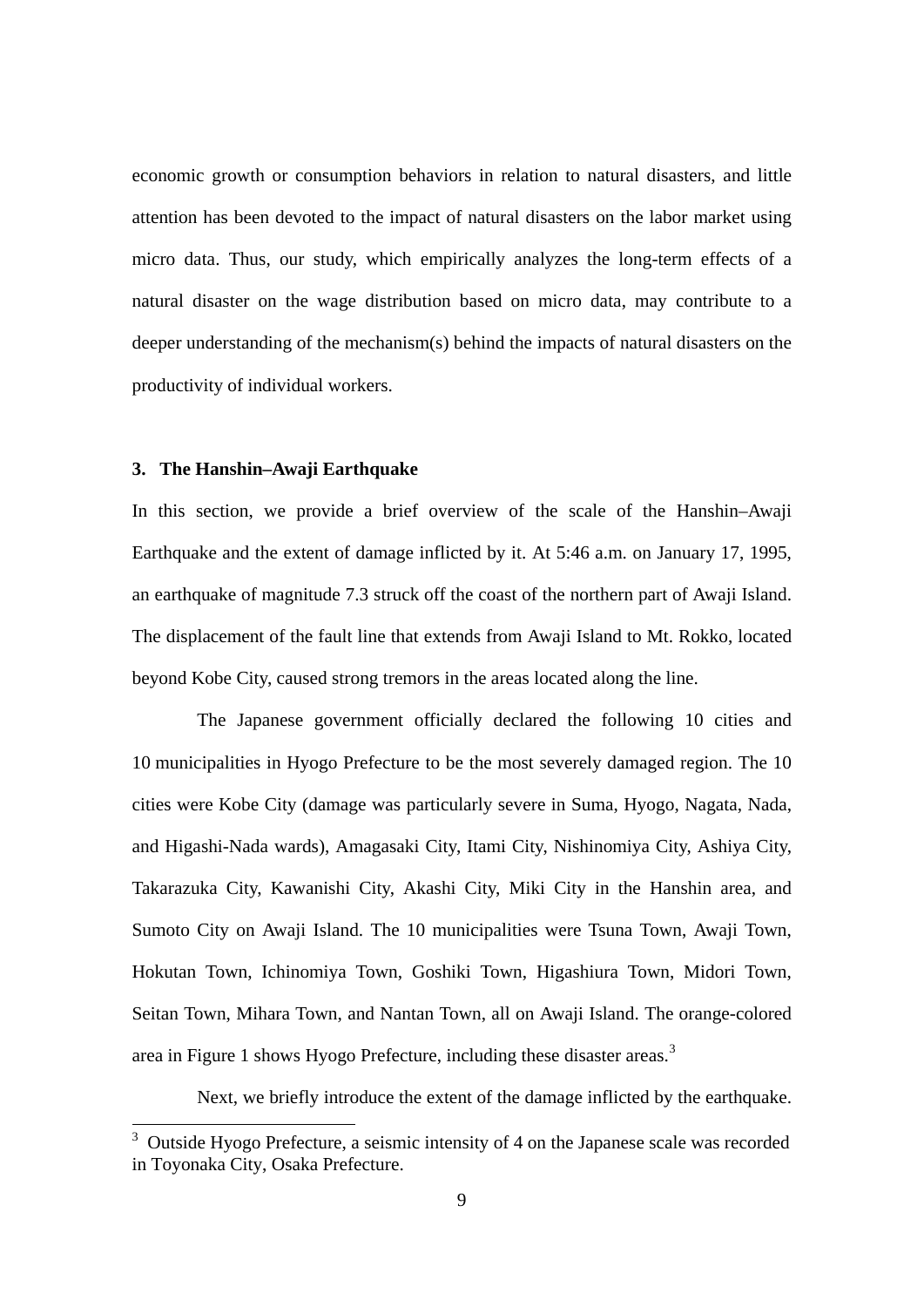The Fire and Disaster Management Agency (FDMA) finalized a report on the status of the damage on May 19, 2006. According to its report, 6,434 people were killed and three persons remained missing, whereas 104,906 houses (accommodating 186,175 households) were destroyed completely, 144,274 houses (accommodating 274,182 households) were destroyed partially, and 269 fires were recorded.<sup>[4](#page-11-0)</sup> Additionally, much of the infrastructure of the region was destroyed. The FDMA reported that 1,579 public buildings, 7,245 sections of road, and 330 bridges were damaged. Broadcast footage of a toppled section of the Hanshin Expressway's Kobe line shocked many viewers. The Kobe lines of the railways operated by the West Japan Railway Company and private railway companies (Hanshin, Hankyu, and Sanyo), as well as the facilities of municipal subway and bus operators, were also severely damaged, bringing traffic in the region to a standstill. The lifeline infrastructure also sustained significant damage.

#### **4. Econometric Method**

1

To estimate the long-term impacts of the 1995 Hanshin–Awaji Earthquake on wage differentials, we investigate the causes of the differences in current wage distributions between disaster victims and non-victims. We used three decomposition methods: those proposed by (i) Oaxaca (1973) and Blinder (1973); (ii) DiNardo, Fortin, and Lemieux  $(1996)$  ("DFL"); and  $(iii)$  Machado and Mata  $(2005)$  and Melly  $(2006)$ . Using these methods, we decompose the wage differentials into two components: one part explained by the differences in characteristics of the two groups, and the other part capturing the effect of the earthquake.

<span id="page-11-0"></span><sup>4</sup> See the Hyogo prefectural government Web site: http://web.pref.hyogo.jp/pa20/pa20\_000000015.html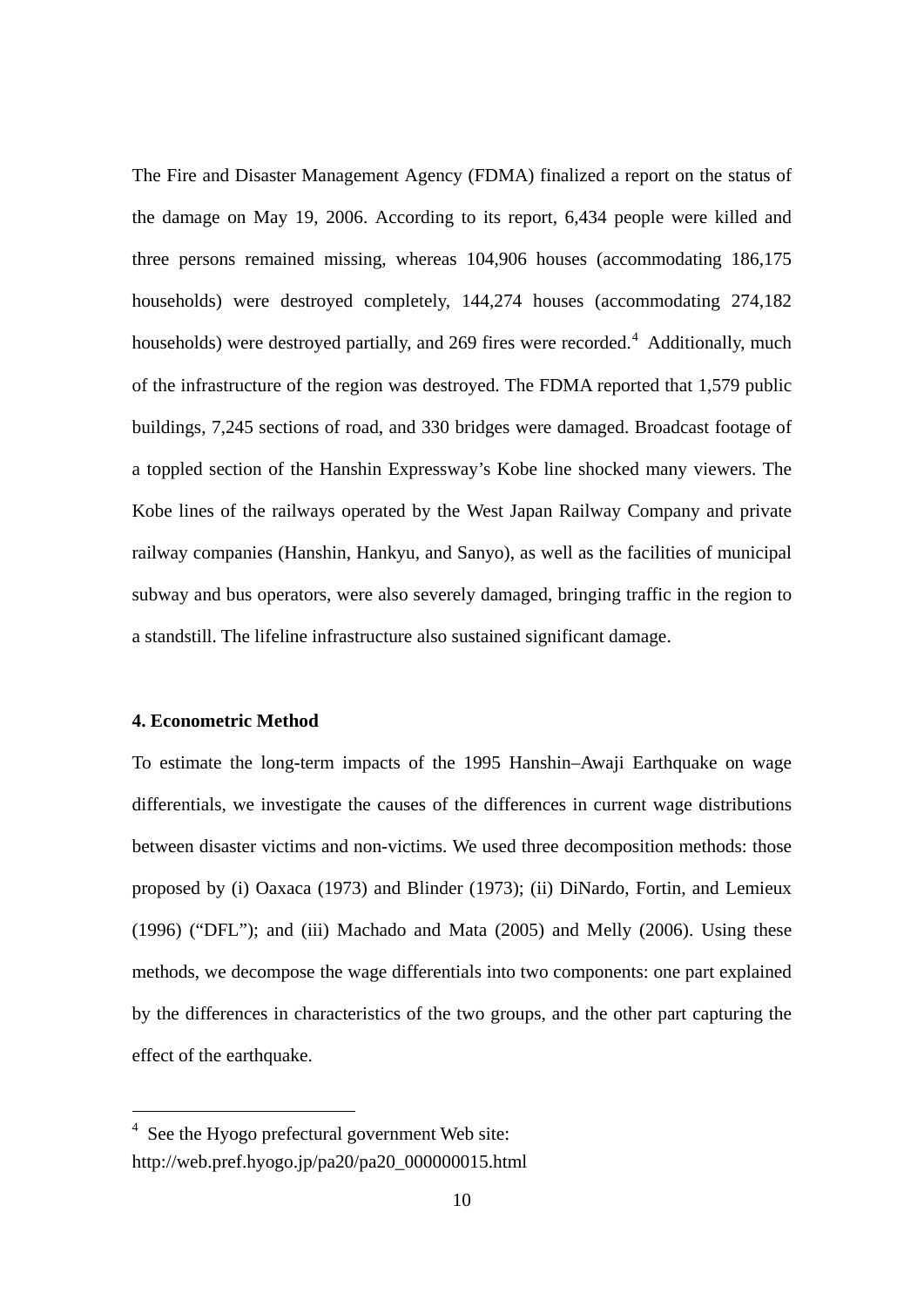The wage equation for group V (victims) and group N (non-victims) is formulated as:

$$
Y_g = X_g \beta_g + u_g, \ g = V, N,
$$
\n<sup>(1)</sup>

where Y denotes log hourly wages, X is a vector of individual characteristics affecting wages (annual income at the time the earthquake occurred, years of schooling, age, and age squared), and β is a parameter vector of returns to these characteristics.

Using the Blinder–Oaxaca decomposition, we investigate whether the difference in the mean wage between disaster victims and non-victims arose from differences in the observed characteristics of the two groups or from differences in the "prices" for the observed characteristics of the two groups. Differences in prices refer to differences in the returns to the observed characteristics as a function of whether individuals were victims. For example, do victims with the same educational attainment as non-victims earn a different wage because they were affected by the earthquake? We consider such differences in prices to result from the long-term impacts of the earthquake. The difference in the mean wage between group V (victims) and group N (non-victims) can then be written as:

$$
\overline{Y_V} - \overline{Y_N} = (\overline{X_V} - \overline{X_N})\widehat{\beta_N} + \overline{X_V}(\widehat{\beta_V} - \widehat{\beta_N}),
$$
 (2)

where the first term on the right side of equation (2) represents the explained component, and the second term indicates the unexplained component. One issue to be considered is that estimates of the effect of the earthquake may be biased if differences in the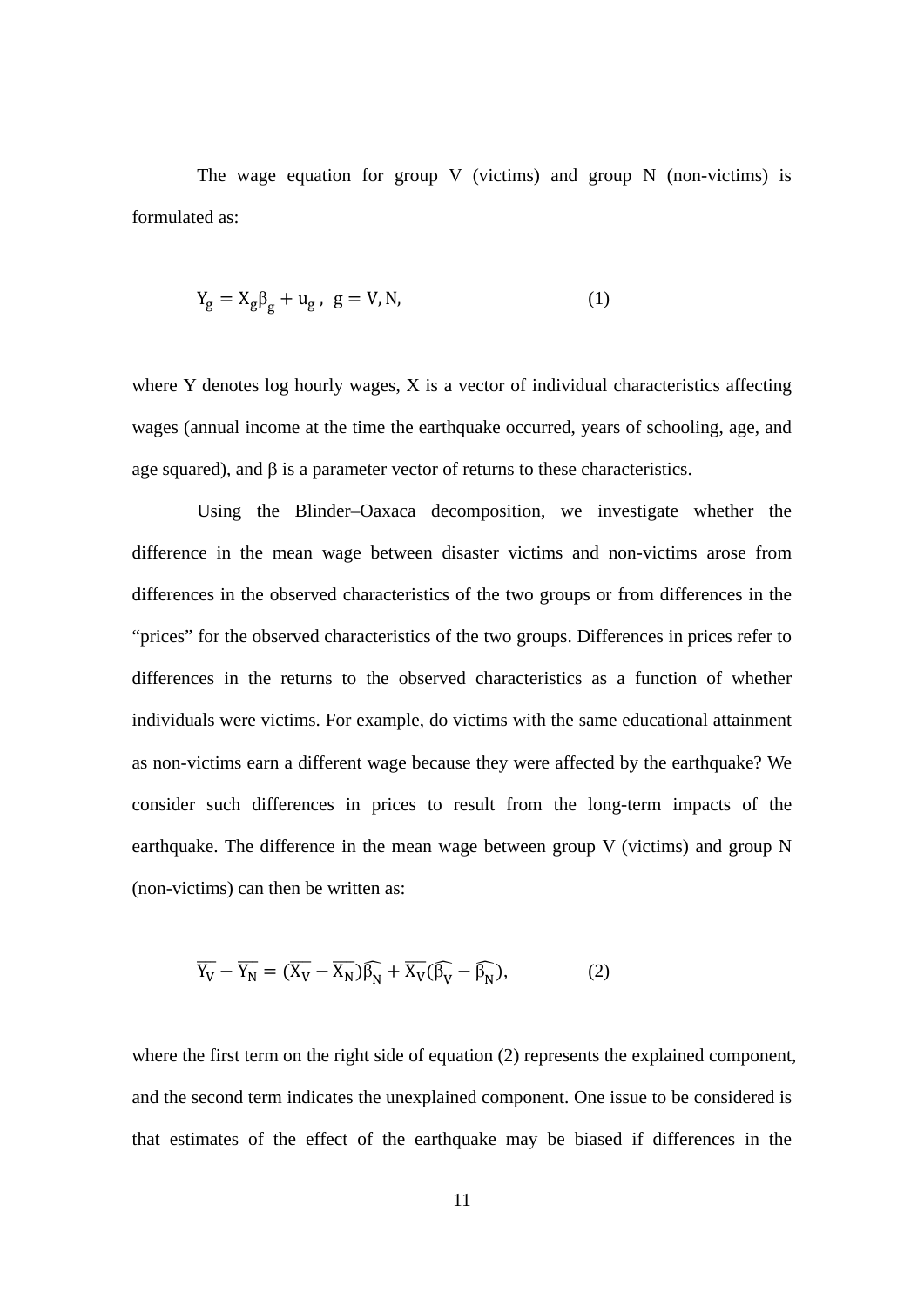unobserved heterogeneity between V and N are not considered. To determine the unbiased effect of the earthquake, we considered the difference in the annual income of V and N at the time the earthquake occurred as one of the explained components because this difference captures the difference in the possibly unobserved characteristics between V and N *before* the earthquake.

In addition to annual income at the time the earthquake occurred, we included the following variables as explanatory variables: years of schooling, age, and age squared. Our purpose is to decompose the wage differences between V and N into two parts as equation (2) shows. The first term in equation (2) consists of differences in the observed characteristics of the two groups *at the time the earthquake occurred*,  $(\overline{X_V} - \overline{X_N})$  and  $\hat{\beta_N}$ ; the second term consists of differences in the prices for the observed characteristics that are explanatory variables,  $(\hat{\beta}_{\overline{V}} - \hat{\beta}_{\overline{N}})$  and  $\overline{X}_{\overline{V}}$ . For the purpose of obtaining  $\overline{X_V} - \overline{X_N}$ , we used the four variables  $X_g$  in eq. (1)), which we assumed have not been affected by the earthquake, as explanatory variables.

In contrast, other variables (e.g., length of tenure, years of work experience, and industry type), which could have possibly changed after the earthquake, are omitted from equation (1) as explanatory variables. This allows the effects of variation in these omitted variables on wages to be reflected in the coefficient  $\beta_{\rm g}$ . More specifically, the error term  $(u_g$  in equation (1)) may be correlated with the four explanatory variables because the error term includes the omitted variables. By so doing, we attempt to estimate the coefficients that include the effects of the omitted variables (whose variations were outcomes of the earthquake) on wages. That is, we estimate differences of prices for the four explanatory variables in the current labor market between victims and non-victims.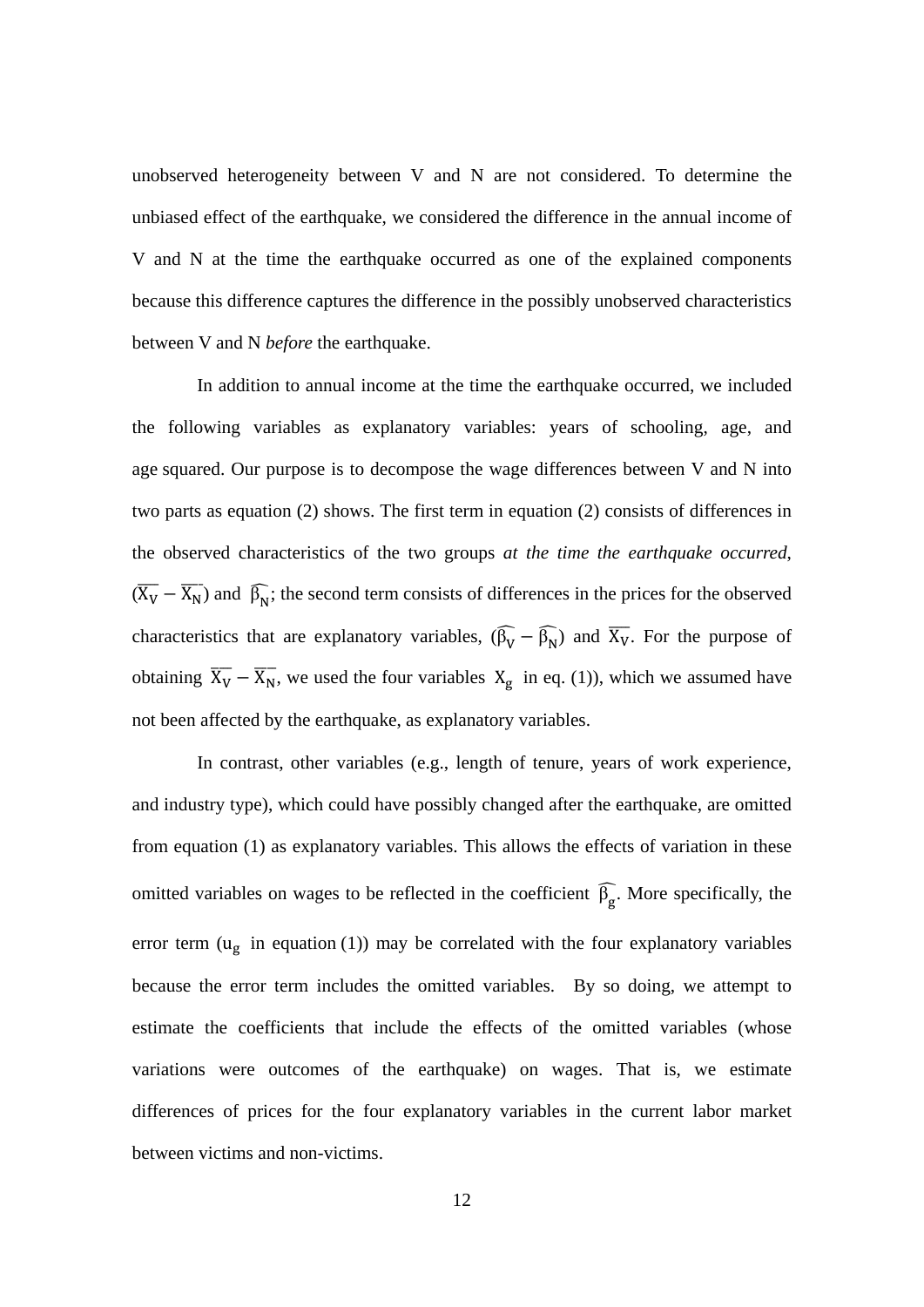Next, using the DFL decomposition method, we create the counterfactual wage distribution for victims, assuming that victims and non-victims would earn the same wage if they shared the same observable characteristics:

$$
F_{Y_V^c}(y) = \int F_{Y_V|X_V}(y|X) \Psi(X) dF_{X_V}(X), \tag{3}
$$

where  $\Psi(X) = dF_{X_N}(X)/dF_{X_V}(X)$  is a reweighting factor. The idea of the DFL decomposition method is to replace the distribution of X of group V ( $F_{X_V}(\cdot)$ ) with the distribution of X of group N ( $F_{X_N}(\cdot)$ ) using the reweighting factor  $\Psi(\cdot)$ . The reweighting factor can be estimated as:

$$
\Psi(X) = \frac{\Pr(X|g=N)}{\Pr(X|g=V)} = \frac{\Pr(g=N|X)/\Pr(g=N)}{\Pr(g=N|X)/\Pr(g=V)}.
$$
\n(4)

To estimate Prob( $g = N |X|$ ), we pooled the two groups and then estimated the probability of an individual belonging to group N as a function of X, using a logistic regression model.

The Machado and Mata (2005) decomposition method allows decomposing the wage differences between victims and non-victims into explained differences and unexplained differences at each quantile of the wage distributions, which is similar to the Blinder–Oaxaca approach that decomposes the difference in the mean wage.

The decomposition is undertaken based on a counterfactual distribution of  $Y_V$ . This is defined as the distribution of wages for victims that would have prevailed if the labor market environment of victims had been the same as that of non-victims. This counterfactual distribution is denoted by  $F(Y_V|X_V, \beta_{N,\theta})$ , where  $Y_V$  are generated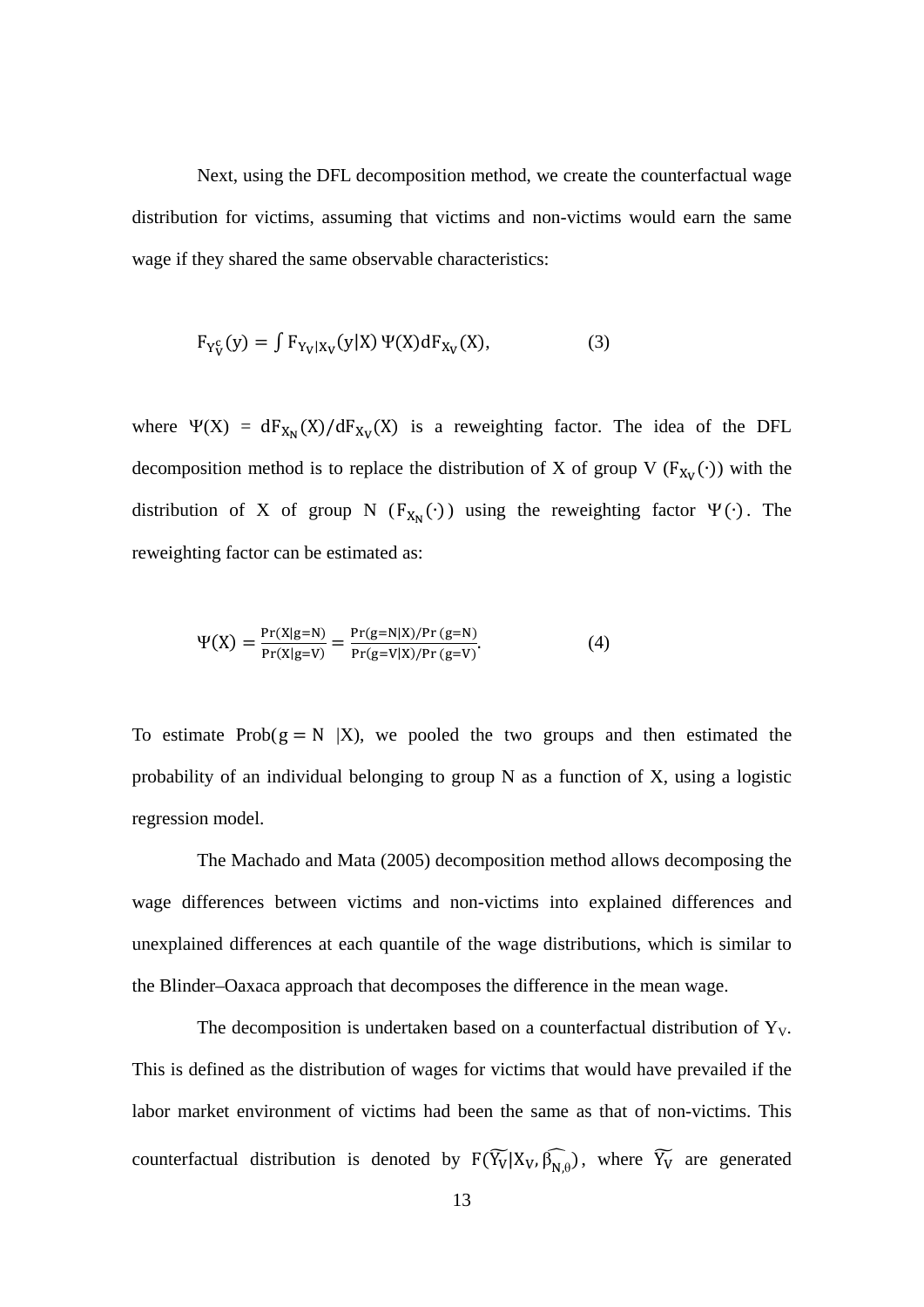values of Y<sub>V</sub>, and  $\widehat{\beta_{N,\theta}}$  are the  $\theta^{th}$  quantile regression coefficients estimated by quantile regression using the sample of non-victims.

The steps in the Machado and Mata (2005) algorithm to construct  $F(Y_V | X_V, \beta_{N,\theta})$  are as follows:

- 1. For each quantile  $\theta = 0.01, 0.02,..., 0.99$ , we estimate the quantile regression vector of coefficients  $\widehat{\beta_{N,\theta}}$  for the sample of non-victims.
- 2. We use the sample of victims to generate fitted values  $\widetilde{Y}_V = \widehat{\beta_{N,\theta}}' X_V$ . For each  $\theta$ , this generates  $N^V$  fitted values, where  $N^V$  is the sample size of the victims. Next, we randomly select  $s = 100$  elements of  $\widetilde{Y}_V(\theta)$  for each  $\theta$  and stack these into a  $99 \times 100$  element vector  $\widetilde{Y}_V$ . The c.d.f. of these values is the counterfactual distribution for victims.
- 3. We compare the counterfactual distribution with the actual wage distribution of victims and non-victims.

The wage difference at the  $\theta^{th}$  quantile can be decomposed as follows:

$$
Y_N(\theta) - Y_V(\theta) = [Y_N(\theta) - \widetilde{Y_V}(\theta)] + [\widetilde{Y_V}(\theta) - Y_V(\theta)].
$$
 (5)

The first bracket on the right side of equation (5) represents the explained component at the  $\theta^{th}$  quantile. The second bracket indicates the unexplained component, which presents the true effect of the earthquake, at the  $\theta^{th}$  quantile.

Melly (2006) proposed another estimator that is numerically identical to that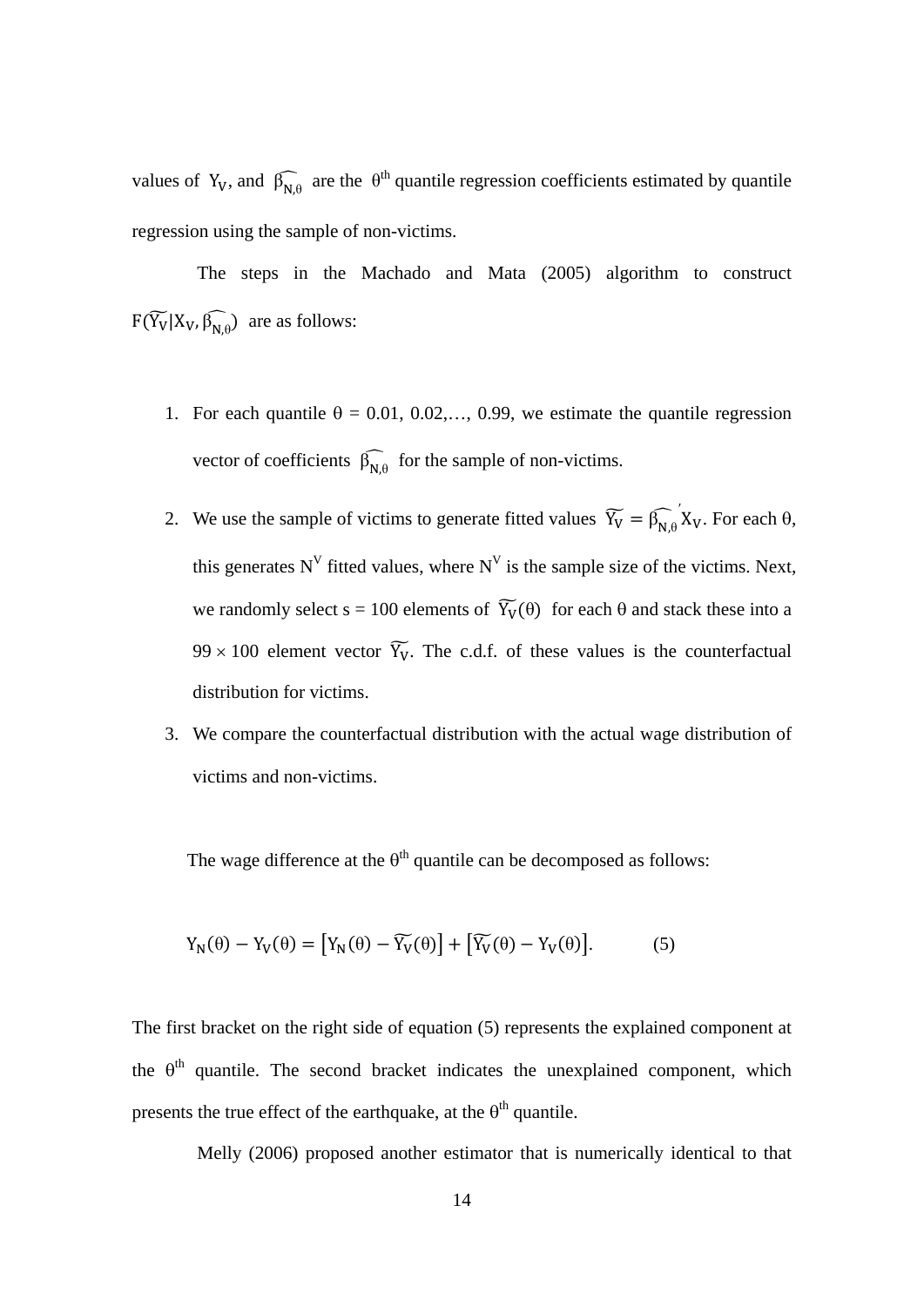used by Machado and Mata (2005) if the simulations used in the latter procedure are repeated to infinity. Melly's estimator is faster to compute and can be used to bootstrap results to provide standard errors. Thus, we used the procedure proposed by Melly (2006).

#### **5. Data**

We conducted a unique online survey developed exclusively for our project with assistance from Nikkei Research Co. First, we conducted a nationwide screening survey, followed by the main survey. The questionnaires for the main survey were delivered to targeted individuals based on the population distribution revealed by the screening survey. Responses were collected between March 15, 2012 and March 23, 2012. Demographic and regional adjustments were made for the sample layout and allocation, such as prefectures, municipalities, gender, and age.

The survey targeted two types of individual, aged from 20 to 80 years, who lived in Japan as of March 15, 2012: (i) individuals who lived in any of the 10 cities or 10 municipalities in Hyogo Prefecture in January 1995 that were recognized officially as disaster areas by the government, and (ii) individuals who lived in Yokohama City in Kanagawa Prefecture or in Osaka City, Suita City, Takatsuki City, or Sakai City in Osaka Prefecture. Group (i) includes both disaster victims and non-victims. Group (ii) consists only of non-victims.

We used the extent of housing damage to identify victims and non-victims. We asked respondents about the extent of housing damage caused by the earthquake. Participants were asked to choose from the following: (1) own house collapsed completely or was completely destroyed by fire, (2) own house collapsed partially or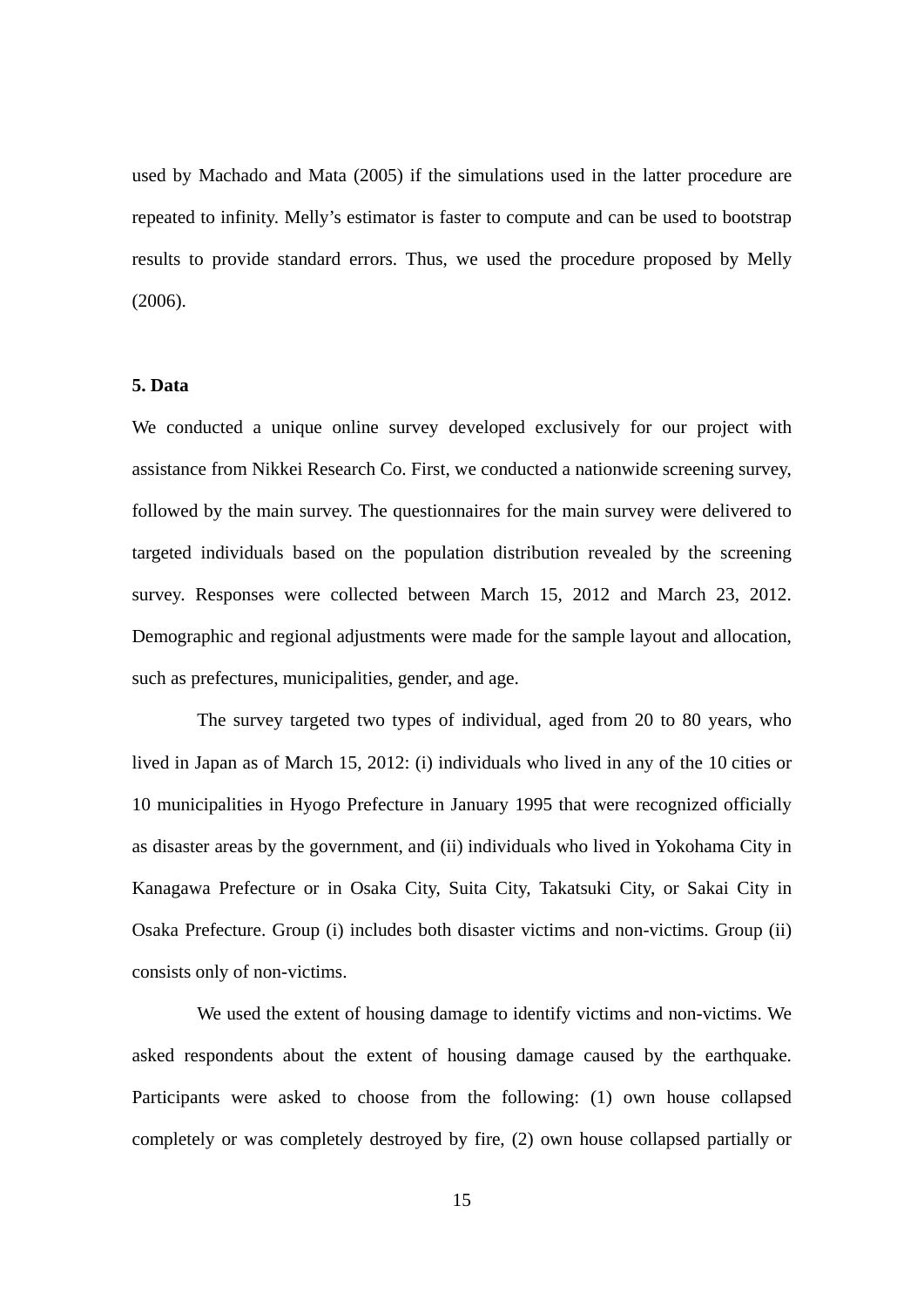was partially destroyed by fire, (3) own house was damaged only partially (rather than collapsed), or (4) own house was not damaged at all.).<sup>[5](#page-17-0)</sup> Those who responded with  $(1)$ or (2) were defined as disaster victims, and the rest were considered non-victims.

We considered two approaches to identifying treatment and control groups. The first involved confining our sample to group (i) and defining victims as the treatment group and non-victims as the control group. An alternative approach involved including both groups (i) and (ii) and defining victims in group (i) as the treatment group and non-victims in both groups (i) and (ii) as the control group. We considered it appropriate to treat non-victims in group (ii) as the control group because the individuals in this group resembled those living in the disaster area in terms of economic, sociological, and cultural characteristics. More specifically, residents of Yokohama city were chosen to be the control group because of this city's similarity to the disaster areas with regard to its industrial profile. Likewise, residents of selected cities in Osaka Prefecture were treated as the control group because these cities are geographically proximate to the disaster regions, which means that workers in both regions belong to the same labor market. Thus, we defined all members of groups (i) and (ii) as the "whole sample" and members of only group (i) as the "subsample."

In total, we collected 10,387 valid responses: 6,650 from the 10 cities and 10 municipalities (the Hanshin and Awaji areas), 1,646 from Yokohama City, 1,316 from Osaka City, 203 from Suita City, 216 from Takatsuki City, and 356 from Sakai City. The blue-colored area in Figure 1 is Kanagawa Prefecture, which includes Yokohama City, and the green-colored area is Osaka Prefecture, which includes Osaka City, Suita City, Takatsuki City, and Sakai City. The outline of the survey is provided in the Appendix.

<span id="page-17-0"></span><sup>5</sup> "Own" houses included both owner-occupied and rented houses.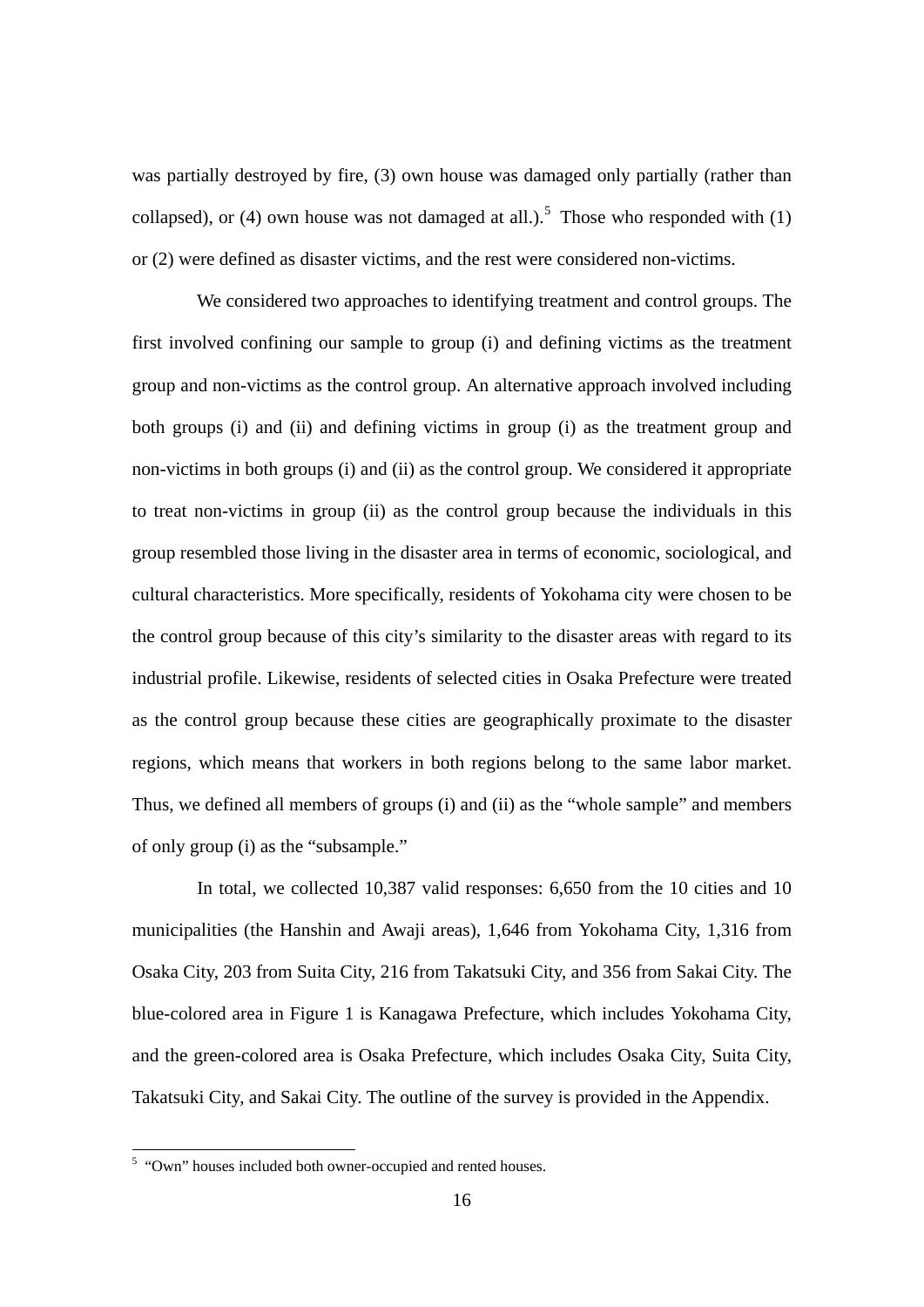We restricted our sample to those who worked at the time of the 1995 Hanshin–Awaji Earthquake and at the time when the survey was conducted because we needed data on annual income in 1994 to control for unobserved heterogeneity as mentioned in the previous section. Furthermore, because we asked respondents about their annual income at the time the quake occurred, in January 1995, the annual income before the quake reflected respondents' income in 1994. Similarly, because we conducted the survey in March 2012, the annual income at the time the survey was conducted was the respondents' income in 2011. Annual income was categorized as follows: zero, less than ¥1 million (equivalent of \$12,149.21<sup>[6](#page-18-0)</sup>), ¥1-2 million, ¥2-4 million,  $\frac{1}{4}$ -6 million,  $\frac{1}{4}$ 6-8 million,  $\frac{1}{4}$ 8-10 million,  $\frac{1}{4}$  million,  $\frac{1}{4}$  million, more than ¥14 million, and unknown/forgotten. Finally, we restricted our sample to those who worked more than 35 hours per week at the time the survey was conducted.

Table 1 presents basic statistics for workers by gender. Hourly wages were calculated by dividing annual income by number of working hours. We used the median values of the categorical choices to recode the annual income in 2011, and working hours were calculated by multiplying the weekly working hours reported in the survey by 52 weeks in a year. The left columns of Table 1 summarize the basic statistics for male workers. The mean hourly wage for victims was ¥2,292.69 (\$27.85), which is lower than the corresponding mean hourly wage for non-victims in the whole sample (¥2560.70 (\$31.11)). Similarly, the mean log hourly wage for victims was lower than that for non-victims living in the Hanshin and Awaii areas  $(\frac{42516.50}{\$30.57})$ . This indicates that victims earned less than non-victims, on average, even 17 years after the

<span id="page-18-0"></span> $6$  Annual incomes and hourly wages in this section were converted at 82.3099 Japanese Yen to

<sup>1</sup> US dollar. This exchange rate was the closing price on March 23, 2012, when our online survey was completed.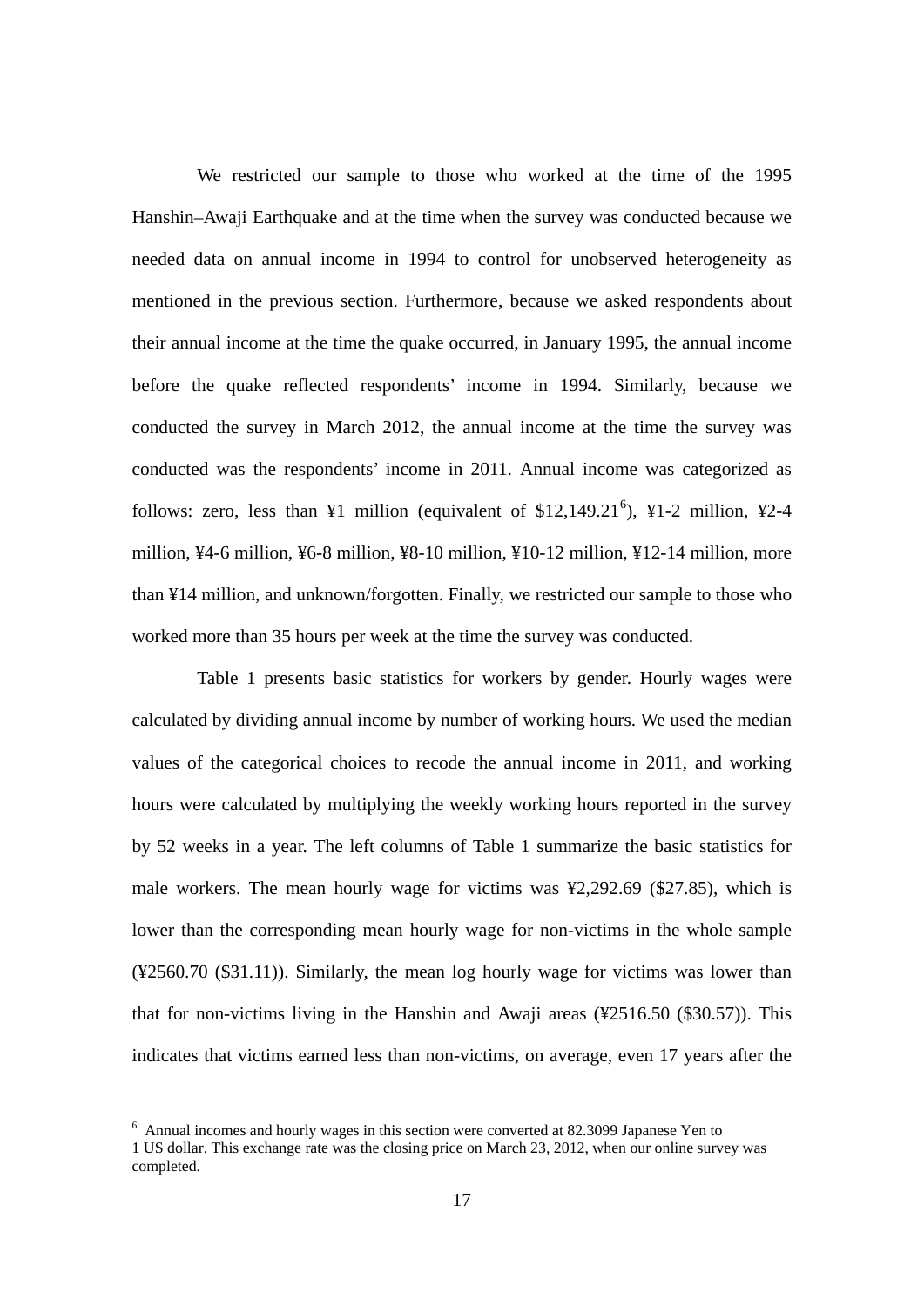earthquake.

The right columns of Table 1 present basic statistics for female workers. The mean wage for victims was lower than was that for non-victims in the whole sample (¥1549.24 (\$18.82) vs. ¥1654.49 (\$20.10)). Furthermore, the mean wage of victims was lower than was that of non-victims in the Hanshin and Awaji areas (¥1661.98 (\$20.19)). Similar to the case of male workers, the earnings of victims remained lower than that of non-victims, on average, some 17 years later.

#### **6. Estimation Results**

We begin with results of the Blinder–Oaxaca decomposition of the wage difference for males. The upper panel of Table 2 shows the results using the whole sample (both groups (i) and (ii)), and the lower panel shows the results using samples restricted to Hanshin–Awaji area (group (i) only). First, wage differences for male workers are summarized in the left columns. The mean wage of disaster victims was lower than that of non-victims by 0.129 log points. The composition explained by the differences in observed characteristics is -0.068 log points, and the unexplained component is -0.060 log points. This indicates that the 1995 Hanshin–Awaji Earthquake still had a negative impact on the wages of male workers 17 years after the earthquake. When we restricted our sample to those who resided in the Hanshin and Awaji areas, the results were unchanged, as shown in the lower panel of Table 2. The mean wage of victims was lower than that of non-victims by 0.111 log points. The explained component is -0.050 log points, whereas the unexplained component is -0.062 log points. These results are similar to those obtained from the analyses using the whole sample.

Next, we turn to the case of female workers. The upper panel of Table 2 shows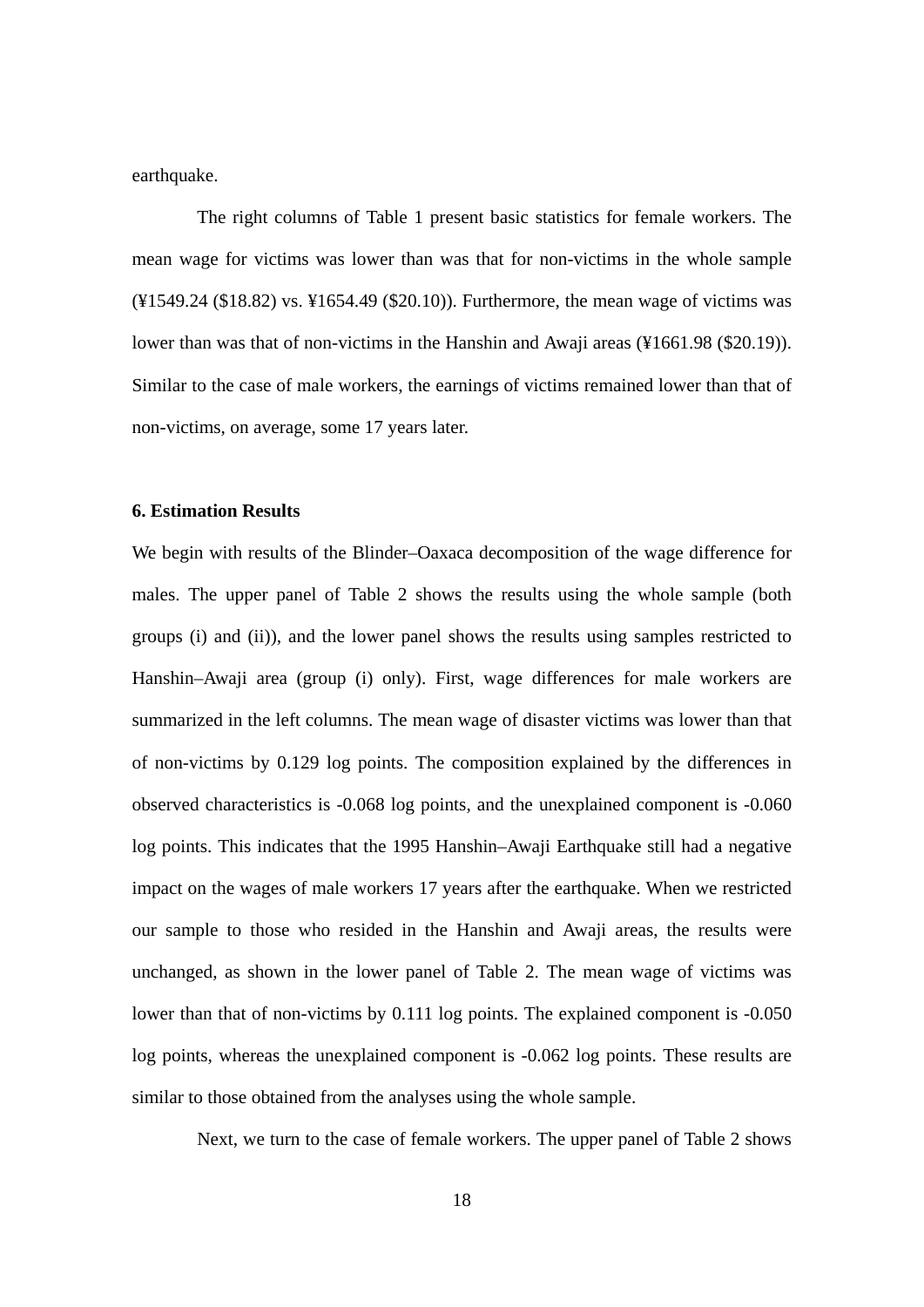the results using the whole sample. The mean wage of disaster victims was lower than that of non-victims by 0.052 log points, but the difference was not statistically significant. This indicates that the earthquake had no long-term impact on the 2011 wages of female workers. The results using the subsamples of those who resided in the Hanshin and Awaji areas are shown in the lower panel of Table 2. The mean wage of victims was lower than was that of non-victims, by 0.047 log points. This result is similar to the results obtained from the analyses based on the whole sample. Although the statistically insignificant results may have resulted from the small sample size of female workers, the difference in magnitude and the unexplained component are much smaller than are those of male workers.

Figure 2 shows the results of the DFL decomposition of the wage distribution for males. The upper panel includes two figures showing the wage distributions of the whole male sample. The first figure on the upper left side has two lines: the dashed line represents the actual distribution for victims, whereas the solid line indicates the counterfactual distribution for victims calculated by the DFL method. The counterfactual wage distribution thus captures what the wage distributions would have been, assuming that victims and non-victims obtained the same wage if they shared the same observable characteristics. The solid line is to the right of the dashed line in the middle of each distribution. This means that the victims in the middle quantile of the wage distribution would have earned more had the Hanshin–Awaji Earthquake not occurred. The figure at the upper right has a dashed line representing the actual distribution for non-victims and a solid line indicating the counterfactual distribution for victims, which is identical to the solid line in the left panel. The solid line is very close to the dashed line, suggesting no significant difference in characteristics between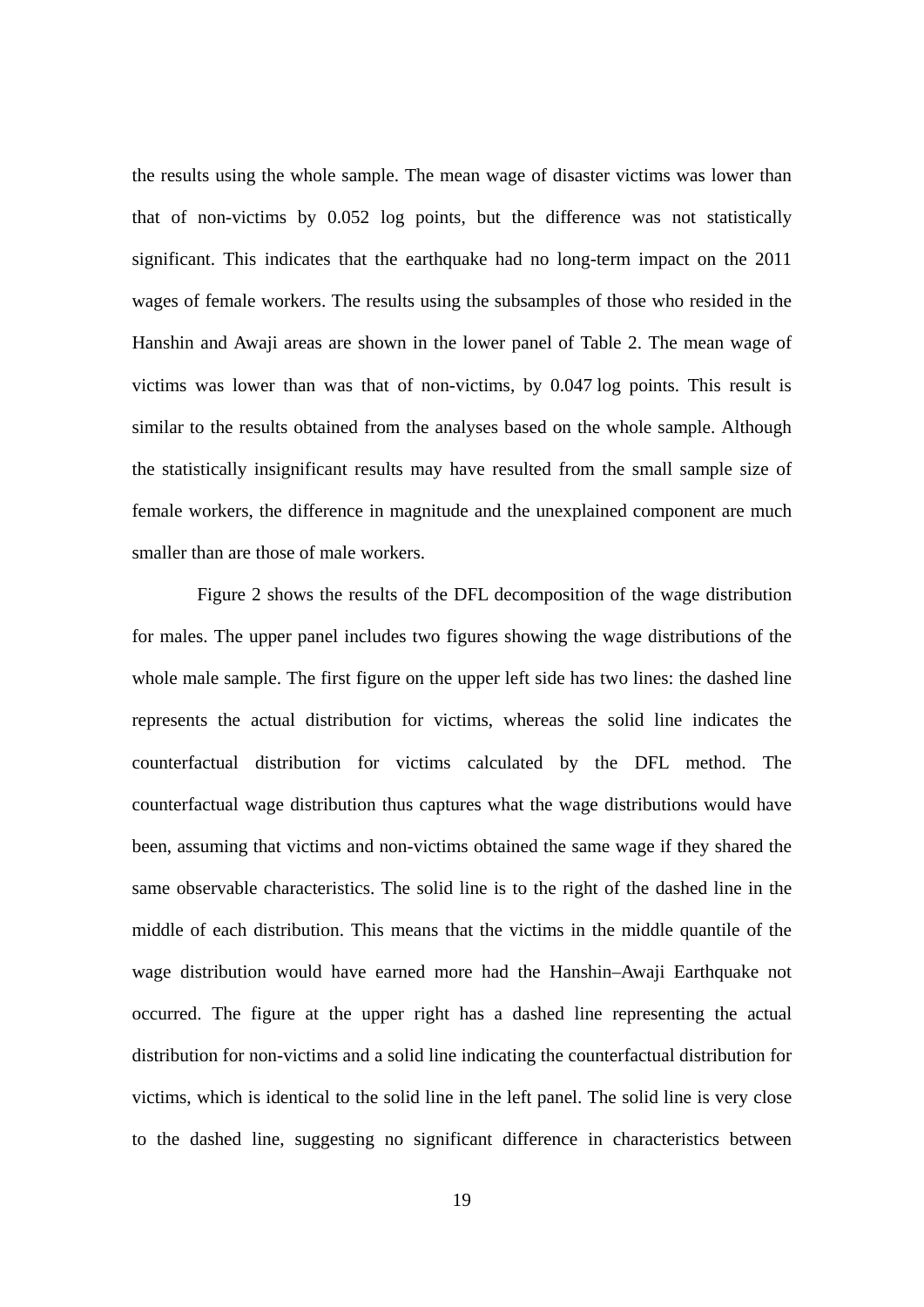victims and non-victims. The two figures in the lower panel present the results of the DFL decomposition of the wage distribution for the male subsample residing in the Hanshin–Awaji area. We obtained the same result as with whole sample, in the sense that disaster victims in the middle quantile of the wage distribution suffered the most severe damage from a long-term perspective.

Figure 3 shows the results of the DFL decomposition of the wage distribution for females using the same structure as Figure 2. On the right side, the solid and dashed lines are very close, again suggesting no significant difference in characteristics between victims and non-victims, as was seen in male workers. However, in contrast to the case for male workers, the figures on the left side show no significant difference between the solid and dashed lines. This indicates that the negative impact of the earthquake on the wage distribution of female workers in both the whole sample and the subsample from the Hanshin–Awaji area had already been eliminated when the survey was conducted.

Table 3 presents the results of the Machado–Mata–Melly decomposition of the wage difference in males using the whole sample and the sample restricted to the Hanshin–Awaji area. First, the left columns show the results using the whole sample. At all quantiles, the differences were statistically significant, indicating that the wages of non-victims were higher than were those of victims in all quantiles. The differences were larger at lower quantiles. At the  $10<sup>th</sup>$  percentile, the wages of disaster victims were lower than were those of non-victims, by 0.166 log points. At the  $90<sup>th</sup>$  percentile, the wages of disaster victims were lower than were those of non-victims, by 0.067 log points. However, at the  $10^{th}$ ,  $20^{th}$ , and  $90^{th}$  percentiles, the unexplained components were not statistically significant. These results indicate that the negative impact of the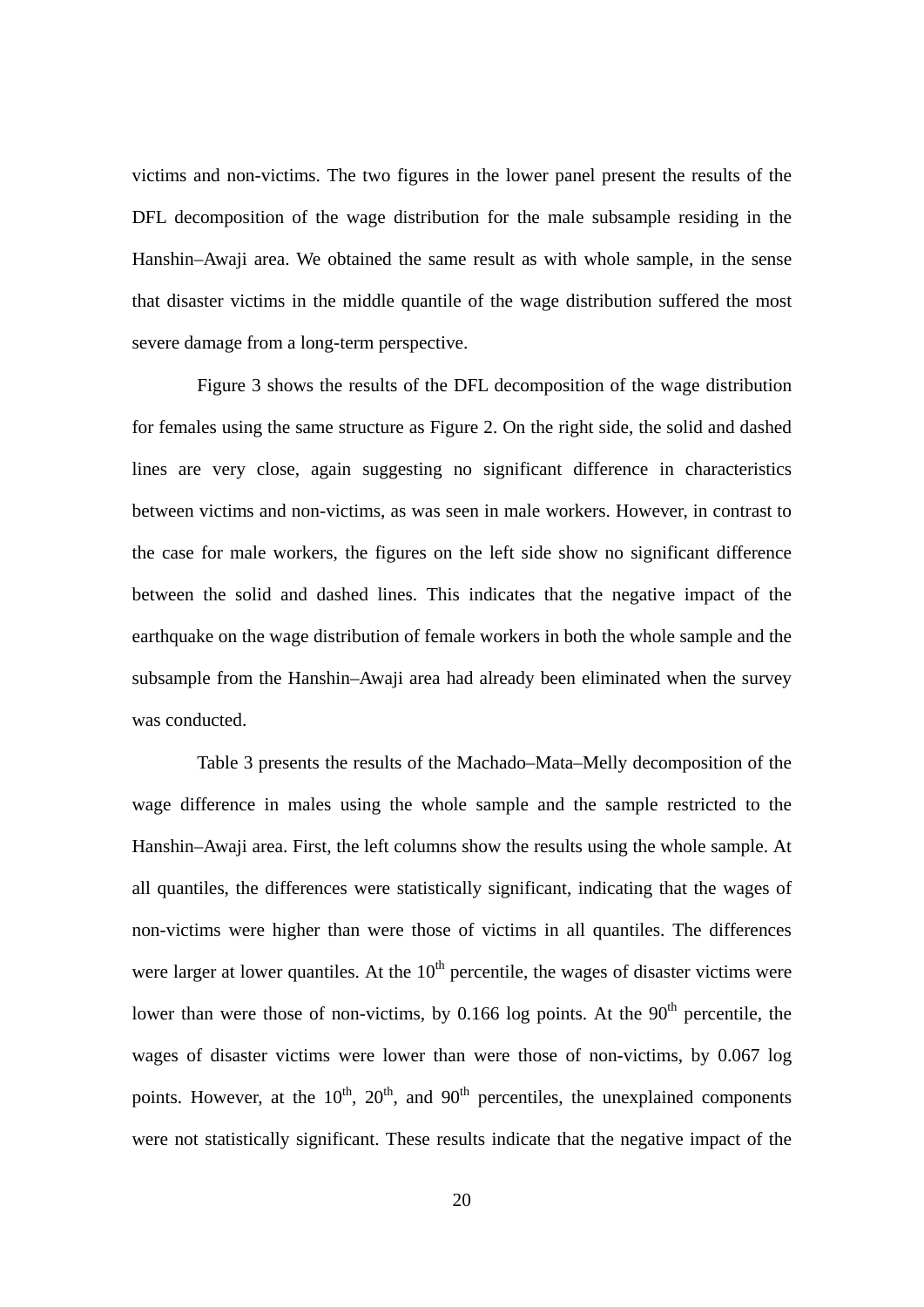1995 Hanshin–Awaji Earthquake on wages had already been eliminated for low- and high-wage workers. However, the unexplained component was significant for the middle quantile. The unexplained component at the median is 0.078 log points, which is larger than the unexplained component at the mean (0.060 log points), estimated by the Blinder–Oaxaca decomposition. This indicates that the earthquake had a considerable negative impact on the wages of middle-wage workers.

We then restricted the sample to those who resided in the Hanshin and Awaji areas. The right columns of Table 3 present the results. Similar to the left columns, the wage differences were statistically significant in all quantiles, but the unexplained components were significant only in the middle quantiles. The unexplained component at the median (0.081 log points) was larger than that at the mean (0.062 log points).

Table 4 presents the results of the Machado–Mata–Melly decomposition of the wage difference for females. The left columns show the results in the whole sample. In contrast to the case for males, the differences were statistically significant at the  $60<sup>th</sup>$ percentile and above. Furthermore, the unexplained components were significant at the  $80<sup>th</sup>$  and  $90<sup>th</sup>$  percentiles. This indicates that the negative impact of the 1995 earthquake on wages persisted for high-wage females. The right columns of Table 4 present the results using the subsample of Hanshin–Awaji residents. Similar to the left columns of the whole sample, the differences were statistically significant at the  $60<sup>th</sup>$  percentile and above, whereas the unexplained components were significant only at the  $80<sup>th</sup>$  and  $90<sup>th</sup>$ percentiles. The unexplained component at the  $90<sup>th</sup>$  percentile was 0.138 log points.

#### **7. Discussion**

In this section, we consider three issues as we discuss and interpret the results. The first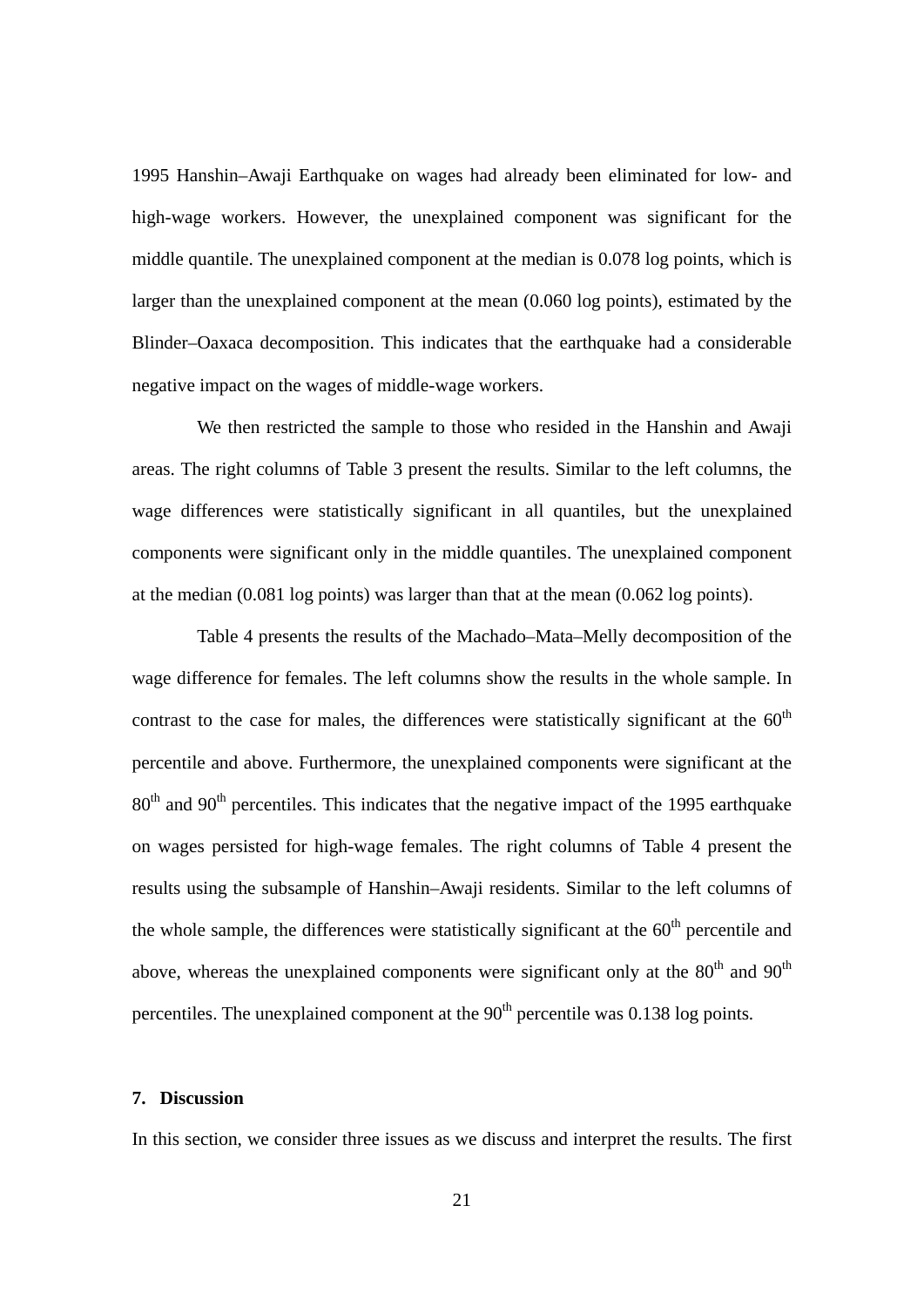is the difference in the impact of the earthquake on wage levels by gender. As presented in the previous section, male workers with mid-range wages suffered most from the earthquake, whereas only high-wage female workers were negatively affected. One possible explanation for the difference between genders in the wage levels affected by the earthquake is that the wage distribution of females generally lies to the left of that of males. Table 5 shows the gender gap in hourly wages: indeed, the hourly wages of females in the top quantile are similar to the wages of males in the middle quantile. This indicates that male middle-wage workers and female top-wage workers may, in fact, work in a similar labor environment; these people, who all earned about the same, were all similarly negatively affected by the earthquake.

The second issue is why the earthquake resulted in a reduction in the current wages of people whose houses were damaged by the earthquake *17 years* ago. It may seem more likely that losing *workplaces* due to the earthquake would be related to a reduction in wages. To evaluate the adequacy of our definition of "victims" as those with damaged houses, we conducted the same analysis to examine whether the earthquake affected the wages of victims whose workplaces were damaged by the earthquake. However, we found no long-term negative impact on the wages of those with damaged workplaces after the earthquake. One possible reason that only those whose houses were damaged by the earthquake were negatively affected in terms of wages is that these individuals may have changed their consumption behavior; that is, they may have spent more money to reconstruct their houses and were not able to afford to invest in health and human capital. Such reductions in investment in skills and health may have resulted in a long-term negative effect on their wages. This interpretation is supported by Sawada and Shimizutani (2007) and Sawada and Shimizutani (2008), who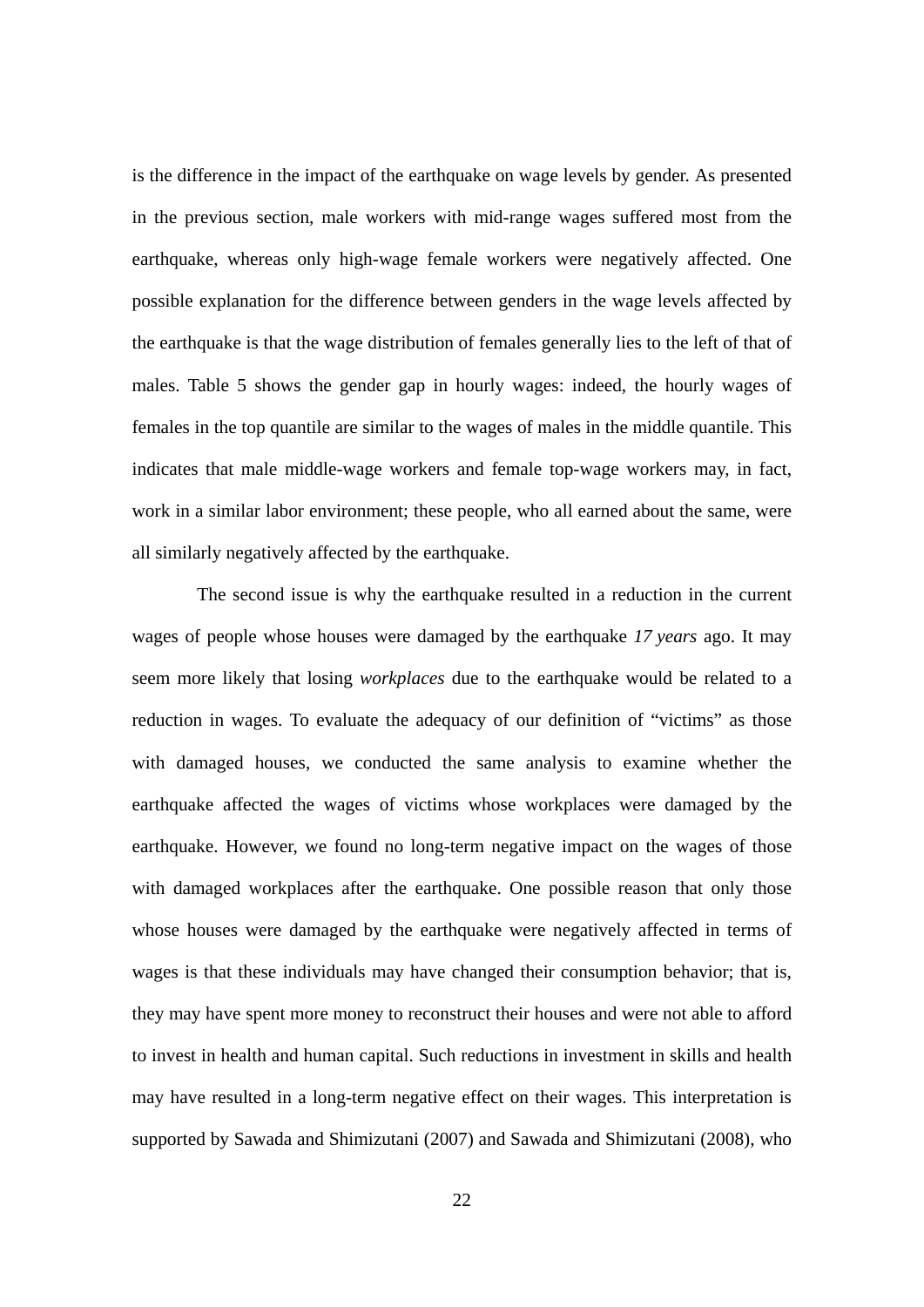reported that victims of the 1995 Hanshin–Awaji Earthquake decreased their consumption levels. Another possibility is that when victims moved to other regions after the earthquake, they had to change to new careers that did not match their abilities and skills, which did not enable them to earn as much as they would have if the earthquake had not occurred.

Thus far, we have explained the reasons for the reduction in the wages of disaster victims from a labor-supply viewpoint. One may also ask whether the negative impact on wages may instead be related to a reduction in labor *demand* after the earthquake. However, it should be noted that both the victims and the non-victims in the whole sample belonged to the same labor market within and near earthquake-damaged areas, with the exceptions of Yokohama City, the Hanshin–Awaji area, and Osaka. Thus, a negative change in labor demand should have affected both victims and non-victims equally. Our findings suggest that the wages of victims were more negatively affected than were those of non-victims given that both victims and non-victims face the same labor-demand conditions.

Finally, we present the characteristics of the middle-wage male victims and the high-wage female victims and discuss why they suffered from long-lasting wage losses. Indeed, the negative effects on middle-wage male victims and high-wage female victims may be explained by their individual characteristics. Table 6 reports the descriptive statistics regarding educational status, the type of employment (employee of private company or organization, government employee, management position, self-employed, family employee in a self-employed business, and unknown/forgotten), and industry. This is summarized by wage level: low-wage  $(25<sup>th</sup>$  percentile and below), middle-wage (between  $25<sup>th</sup>$  and  $75<sup>th</sup>$  percentiles), and high-wage (above the  $75<sup>th</sup>$  percentile) workers.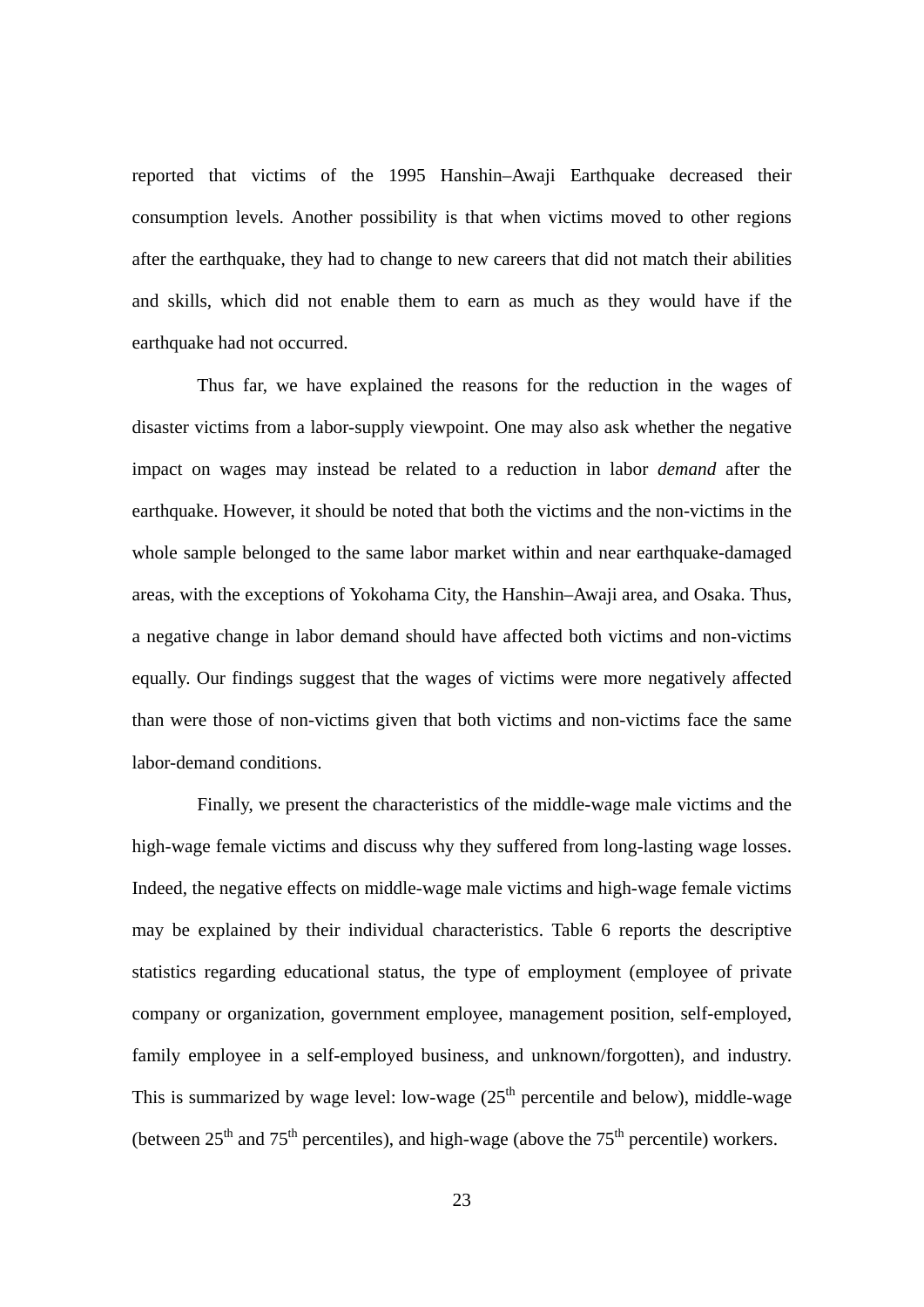One might think the reason that middle-wage males have suffered the most economically is because most of them are self-employed and have businesses that are run from their houses; thus, they may have lost their workplace. However, the left columns of Table 6 indicate that 77.8% of the middle-wage males were employees of private companies or organizations. This proportion is indeed *higher* than is those of low-wage males and high-wage males. In contrast, the self-employed accounted for only 6.1% of the total employment type of middle-wage males, and this proportion is lower than those of low- and high-wage males. Thus, most middle-wage males were employees of private companies/organizations, *not* self-employed. This shows that the reason for the negative effect on middle-wage males was *not* due to self-employment and losing both their houses and workplace after the earthquake.

The right columns of Table 6 show the educational status, type of employment, and industrial affiliation of female victims. The proportion of high-wage females who were self-employed was higher than the proportion of low- and middle-wage females who were self-employed, but only 2.8% of the high-wage group was self-employed. This suggests that self-employment and loss of the house/workplace were also *not* likely explanations of the negative effect on the wages of high-wage females.

#### **8. Concluding Remarks**

Three years have passed since the Great East Japan Earthquake struck the eastern part of Japan. It is important to examine the extent to which the earthquake has affected people's lives and its likely long-term impact on the economy. This paper examined a similar large-scale natural disaster in Japan, the 1995 Hanshin–Awaji Earthquake, and estimated its long-term impact on wage distribution. This exercise may facilitate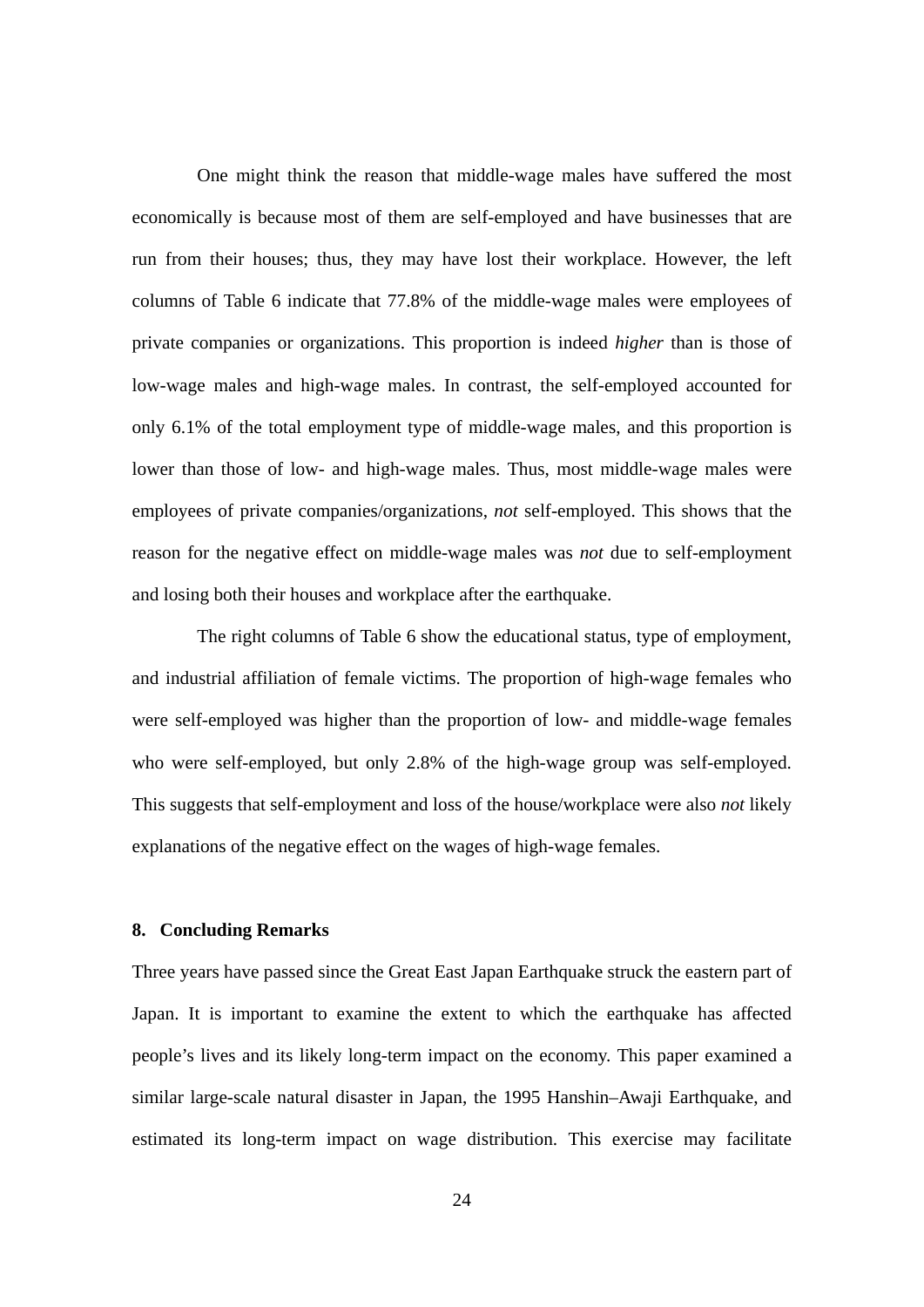anticipation of the long-term impact of the Great East Japan Earthquake.

We collected original data through an Internet survey, which included a range of variables indicating the extent of housing damage, individual characteristics, and annual income, both at the time of the earthquake and when the survey was conducted, for both victims and non-victims of the earthquake.

We summarize our findings as follows. We used three methods to examine how the 1995 Hanshin–Awaji Earthquake has affected the wage distribution: (i) the Blinder–Oaxaca decomposition, (ii) the DFL decomposition, and (iii) the Machado–Mata–Melly decomposition. First, the Blinder–Oaxaca decomposition analysis showed that the 1995 Hanshin–Awaji Earthquake still had a negative impact on the mean wages of male workers 17 years after the earthquake, by 6.0-6.2%, but that its impact had disappeared for female workers. Second, our finding from the DFL decomposition analysis is that the wages of middle-wage workers would have been higher had the 1995 Hanshin–Awaji Earthquake not occurred. This analysis indicated that middle-wage workers were affected most adversely by the earthquake. This result did not hold true for female workers. Finally, similar to the results of the DFL decomposition analysis, the Machado–Mata–Melly decomposition analysis showed that the earthquake had a major negative impact on the wages of middle-wage male workers, and that they would have earned 5.0–8.6% more had the earthquake not occurred. Additionally, the negative impact of the 1995 earthquake on wages remained for high-wage females, who would have earned 8.3–13.8% more had the earthquake not occurred.

It is surprising that, although 17 years have passed since the earthquake, the wages of middle-wage male victims and high-wage female victims are still negatively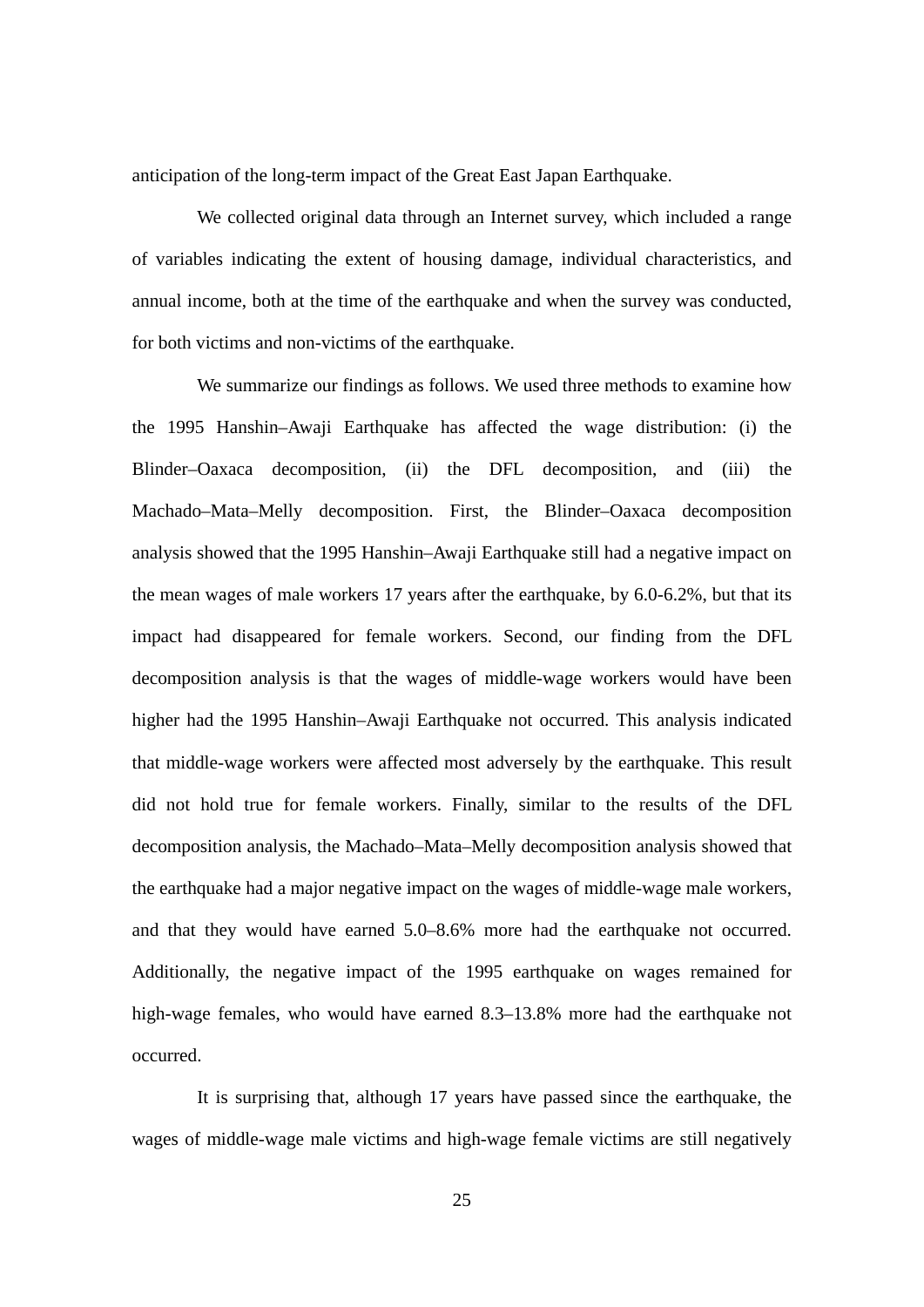affected by the earthquake. These estimated results of the Hanshin–Awaji earthquake can be interpreted in a policy context. It would be expected that low-wage workers would be the victims who suffered most severely from a natural disaster and that they would need more support to recover to pre-disaster levels. However, the results of this study provide an in-depth understanding of the mechanisms underlying the effects of natural disasters on the wage distribution: middle-wage male workers and high-wage female workers were the most negatively affected by Hanshin–Awaji earthquake. We need to formulate long-term recovery plans for middle-wage males and high-wage females to more effectively assist them in recovering from natural disasters, and, in particular, from the Great East Japan Earthquake.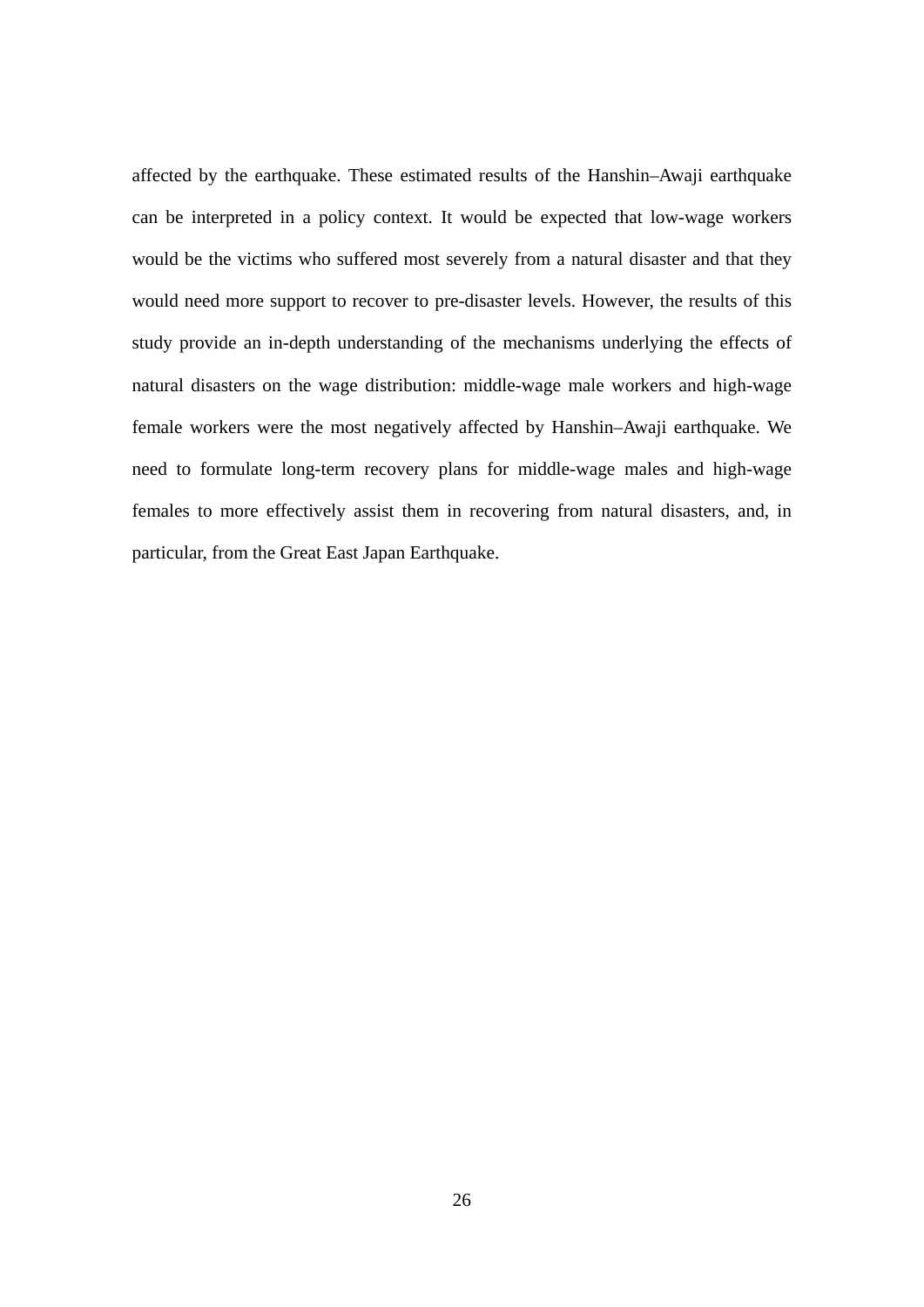#### **References**

Blinder, Alan (1973). "Wage Discrimination: Reduced Form and Structural Estimates," *Journal of Human Resources*, 8:436–455.

Cavallo, Eduardo, and Noy, Ilan (2011). "Natural Disasters and the Economy: A Survey," *International Review of Environmental and Resource Economics*, 5(1):63–102.

Cavallo, Eduardo, Powell, Andrew, and Becerra, Oscar (2010). "Estimating the Direct Economic Damages of the Earthquake in Haiti," *Economic Journal*, 120(August):F298–312.

Cavallo, Eduardo, Galiani, Sebastián, Noy, Ilan, and Pantano, Juan (2010). "Catastrophic Natural Disasters and Economic Growth," mimeo, Inter-American Development Bank.

Cuaresma, Jesus C., Hlouskova, Jaroslava, and Obersteiner, Michael (2008). "Natural Disasters as Creative Destruction? Evidence from Developing Countries," *Economic Inquiry*, 46(2):214–26.

DiNardo, John, Fortin, Nicole M., and Lemieux, Thomas (1996). "Labor Market Institutions and the Distribution of Wages, 1973–1992: A Semiparametric Approach," *Econometrica*, 64:1001–1044.

DuPont, William, and Noy, Ilan (2012). "What Happened to Kobe? A Reassessment of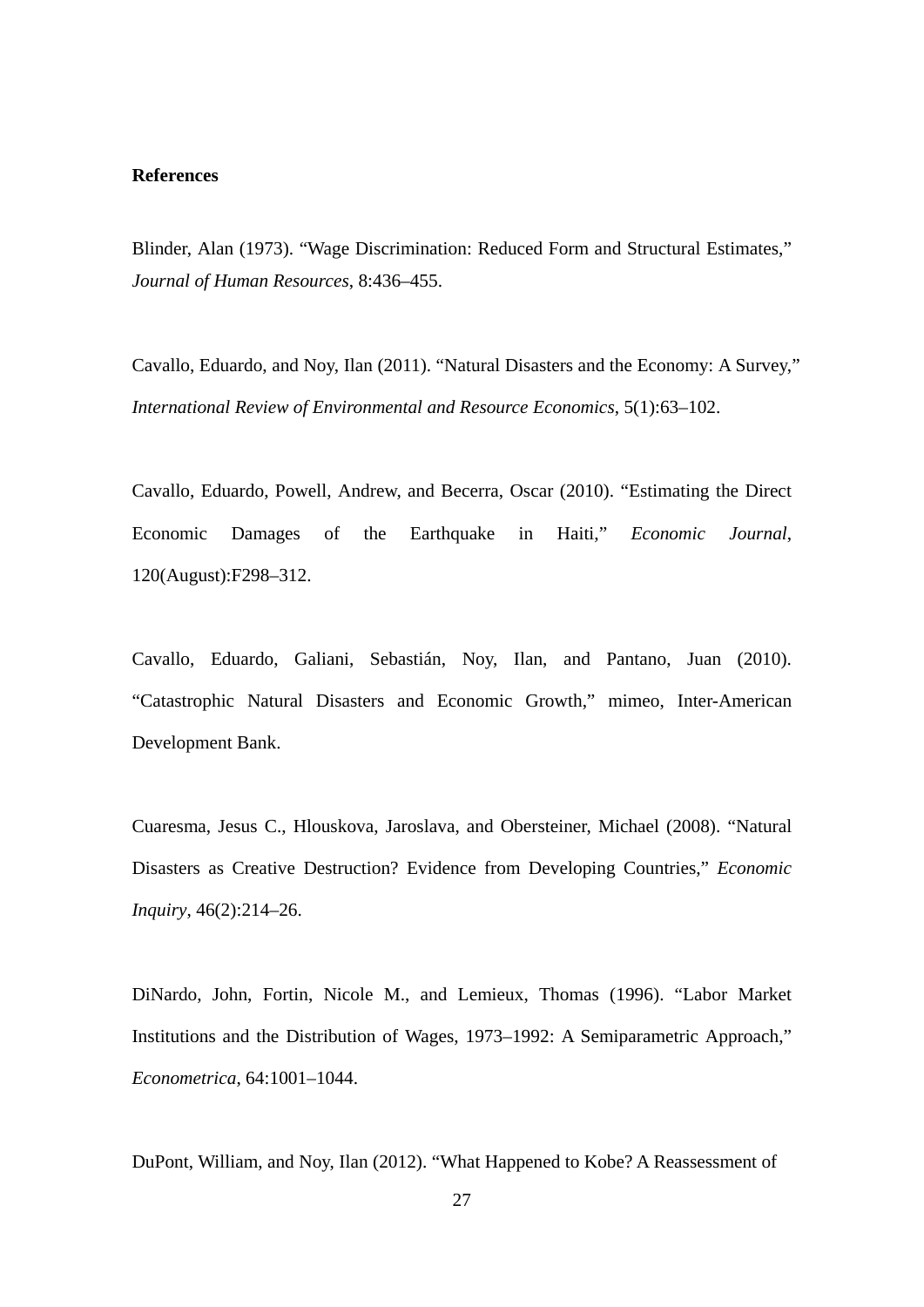the Impact of the 1995 Earthquake in Japan," SEF Working paper: 09/2012, March 2012, School of Economics and Finance, Victoria University of Wellington.

Machado, José F. and Mata, José (2005). "Counterfactual Decomposition of Changes in Wage Distributions Using Quantile Regression," *Journal of Applied Econometrics*, 20:445–465.

Melly, Blaise (2006). "Estimation of Counterfactual Distributions using Quantile Regression," University of St. Gallen, Discussion Paper.

Noy, Ilan (2009). "The Macroeconomic Consequences of Disasters," *Journal of Development Economics*, 97(3):221–31.

Noy, Ilan, and Nualsri, Aekkanush (2011). "Fiscal Storms: Public Spending and Revenues in the Aftermath of Natural Disasters," *Environment and Development Economics*, 16(1):113–28.

Oaxaca, Ronald (1973). "Male–Female Wage Differentials in Urban Labor Markets," *International Economic Review*, 14:693–709.

Ohtake, Fumio, Okuyama, Naoko, Sasaki, Masaru, and Kengo, Yasui (2012) "Measuring the Long-lasting Effect of Natural Disasters: The Case of the 1995 Hanshin-Awaji Earthquake." mimeo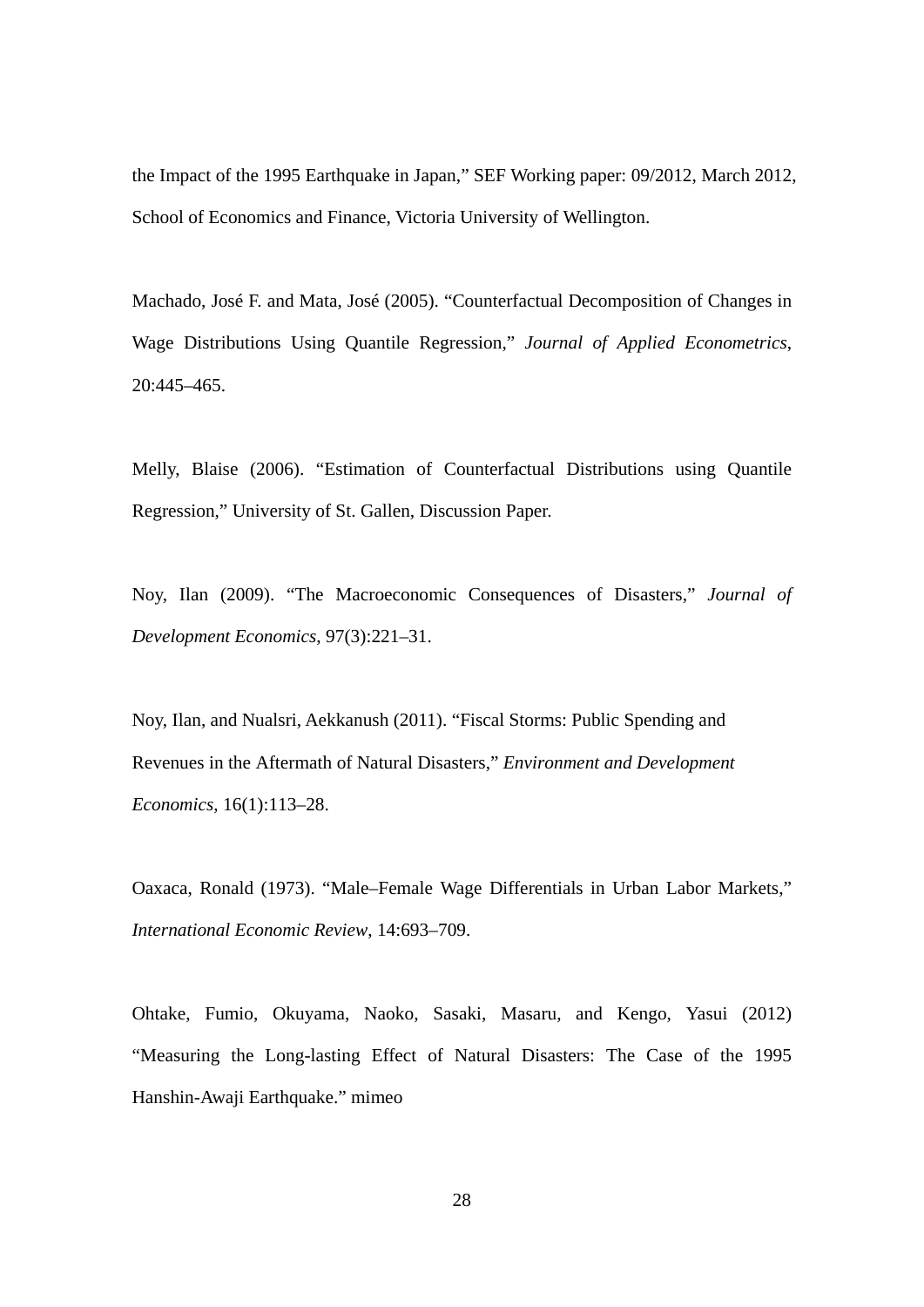Raddatz, Claudio. (2007). "Are External Shocks Responsible for the Instability of Output in Low-Income Countries?" *Journal of Development Economics*, 84(1):155–87.

Sawada, Yasuyuki, and Shimizutani, Satoshi. (2007). "Consumption Insurance against Natural Disasters: Evidence from the Great Hanshin–Awaji (Kobe) Earthquake," *Applied Economics Letters*, 14(4): 303–306.

Sawada, Yasuyuki, and Shimizutani, Satoshi. (2008). "How Do People Cope with Natural Disasters? Evidence from the Great Hanshin–Awaji (Kobe) Earthquake in 1995," *Journal of Money, Credit and Banking*, 40.(2-3): 463–488.

Skidmore, Mark, and Toya, Hideki (2002). "Do Natural Disasters Promote Long-run Growth?" *Economic Inquiry*, 40(4):664–87.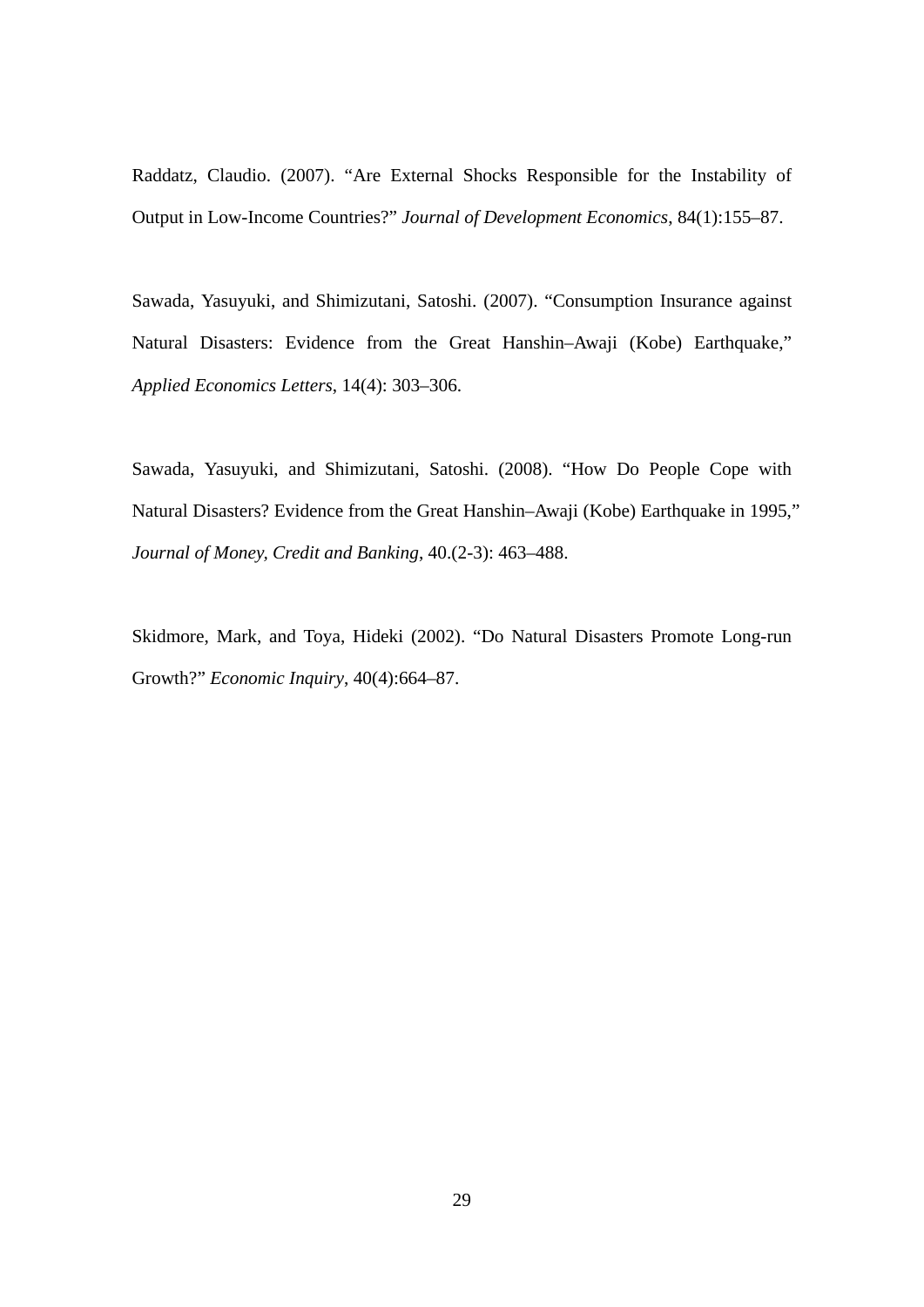|                       |                    |      |         | Males   |        |         |      |     |         | Females |        |         |
|-----------------------|--------------------|------|---------|---------|--------|---------|------|-----|---------|---------|--------|---------|
| Victims / Non-victims | Variables          | Obs. | mean    | s.d.    | min    | max     | Obs. |     | mean    | s.d.    | min    | max     |
| Victims               | wage               | 423  | 2292.69 | 1452.04 | 133.55 | 8413.46 |      | 139 | 1549.24 | 984.27  | 225.36 | 9615.38 |
|                       | income             | 423  | 613.00  | 341.25  | 75.00  | 1750.00 |      | 139 | 369.78  | 203.11  | 75.00  | 1750.00 |
|                       | income in 1995     | 423  | 507.62  | 268.44  | 75.00  | 1750.00 |      | 139 | 307.91  | 162.16  | 75.00  | 1100.00 |
|                       | years of schooling | 423  | 14.84   | 2.17    | 9.00   | 21.00   |      | 139 | 13.76   | 1.93    | 10.50  | 21.00   |
|                       | age                | 423  | 49.28   | 7.71    | 27.00  | 79.00   |      | 139 | 45.88   | 6.50    | 31.00  | 63.00   |
|                       | working hours      | 423  | 55.09   | 16.04   | 35.00  | 108.00  |      | 139 | 47.99   | 12.92   | 35.00  | 108.00  |
| Non-victims           | wage               | 2029 | 2560.70 | 1442.67 | 144.23 | 8856.28 |      | 544 | 1654.49 | 984.77  | 240.39 | 8413.46 |
| (Whole sample)        | income             | 2029 | 665.16  | 346.10  | 75.00  | 1750.00 |      | 544 | 399.95  | 251.03  | 75.00  | 1750.00 |
|                       | income in 1995     | 2029 | 560.50  | 257.72  | 75.00  | 1750.00 |      | 544 | 327.07  | 185.79  | 75.00  | 1750.00 |
|                       | years of schooling | 2029 | 14.80   | 2.10    | 9.00   | 21.00   |      | 544 | 14.05   | 1.96    | 9.00   | 21.00   |
|                       | age                | 2029 | 49.60   | 7.00    | 21.00  | 79.00   |      | 544 | 46.23   | 6.50    | 23.00  | 72.00   |
|                       | working hours      | 2029 | 52.62   | 14.72   | 35.00  | 108.00  |      | 544 | 47.09   | 11.62   | 35.00  | 108.00  |
| Non-victims           | wage               | 1101 | 2516.50 | 1404.84 | 144.23 | 8856.28 |      | 311 | 1661.98 | 1020.50 | 244.46 | 8413.46 |
| (Hanshin-Awaji area)  | income             | 1101 | 651.66  | 337.19  | 75.00  | 1750.00 |      | 311 | 402.17  | 257.50  | 75.00  | 1750.00 |
|                       | income in 1995     | 1101 | 550.18  | 249.87  | 75.00  | 1750.00 |      | 311 | 317.68  | 203.13  | 75.00  | 1750.00 |
|                       | years of schooling | 1101 | 14.75   | 2.11    | 9.00   | 21.00   |      | 311 | 14.05   | 2.00    | 9.00   | 21.00   |
|                       | age                | 1101 | 49.88   | 6.99    | 21.00  | 70.00   |      | 311 | 46.82   | 6.77    | 23.00  | 72.00   |
|                       | working hours      | 1101 | 52.31   | 14.77   | 35.00  | 108.00  |      | 311 | 47.05   | 10.73   | 35.00  | 100.00  |

Table 1. Basic statistics for males

Note: Table 1 presents basic statistics for workers by gender. Hourly wages were calculated by dividing the annual income by the number of working hours; the unit is Japanese Yen. Income is measured in 10,000 Japanese Yen. The left columns of Table 1 summarize the basic statistics for male workers, and the right columns summarize them for female workers.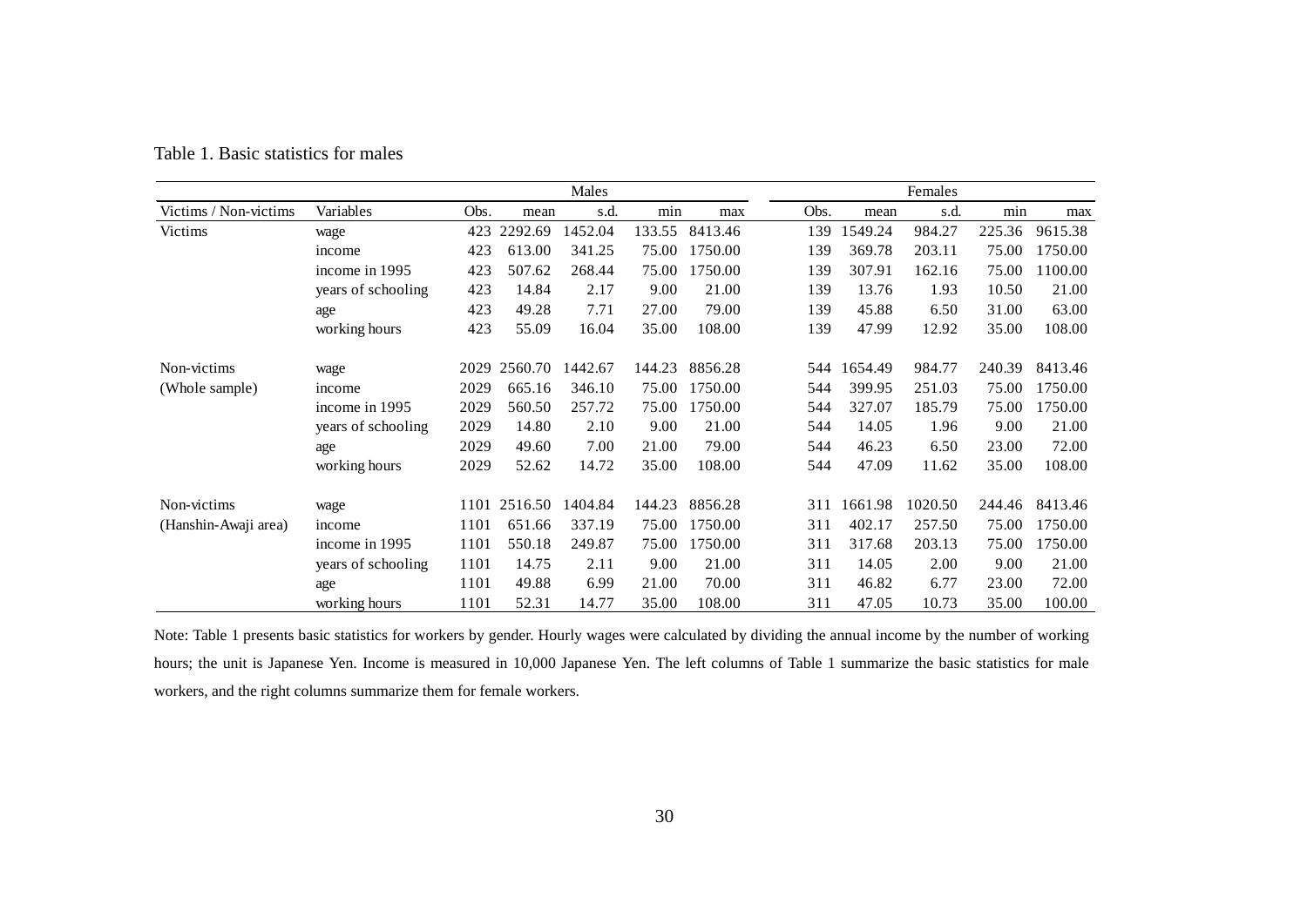| Wage differences for<br>Victims vs. Non-victims |             | Males                  |         | Females  |         |
|-------------------------------------------------|-------------|------------------------|---------|----------|---------|
| Whole sample                                    | Difference  | ***<br>$-0.129$        | (0.034) | $-0.052$ | (0.056) |
|                                                 | Explained   | ***<br>$-0.068$        | (0.017) | $-0.033$ | (0.028) |
|                                                 | Unexplained | $\ast\ast$<br>$-0.060$ | (0.030) | $-0.019$ | (0.054) |
| Hanshin–Awaji                                   | Difference  | ***<br>$-0.111$        | (0.036) | $-0.047$ | (0.062) |
|                                                 | Explained   | ***<br>$-0.050$        | (0.019) | $-0.004$ | (0.032) |
|                                                 | Unexplained | $-0.062$<br>∗          | (0.032) | $-0.043$ | (0.058) |

Table 2. Blinder–Oaxaca decomposition of wage differences

Note: The upper panel shows the results using the whole sample, and the lower panel shows the results for the Hanshin–Awaji area. Wage differences for male (female) workers are summarized in the left (right) columns. "Difference" indicates the mean wage differential between disaster victims and non-victims decomposed into "explained" and "unexplained" components. Standard errors are in parentheses. \*, \*\*, and \*\*\* indicate significance at 10, 5, and 1%, respectively.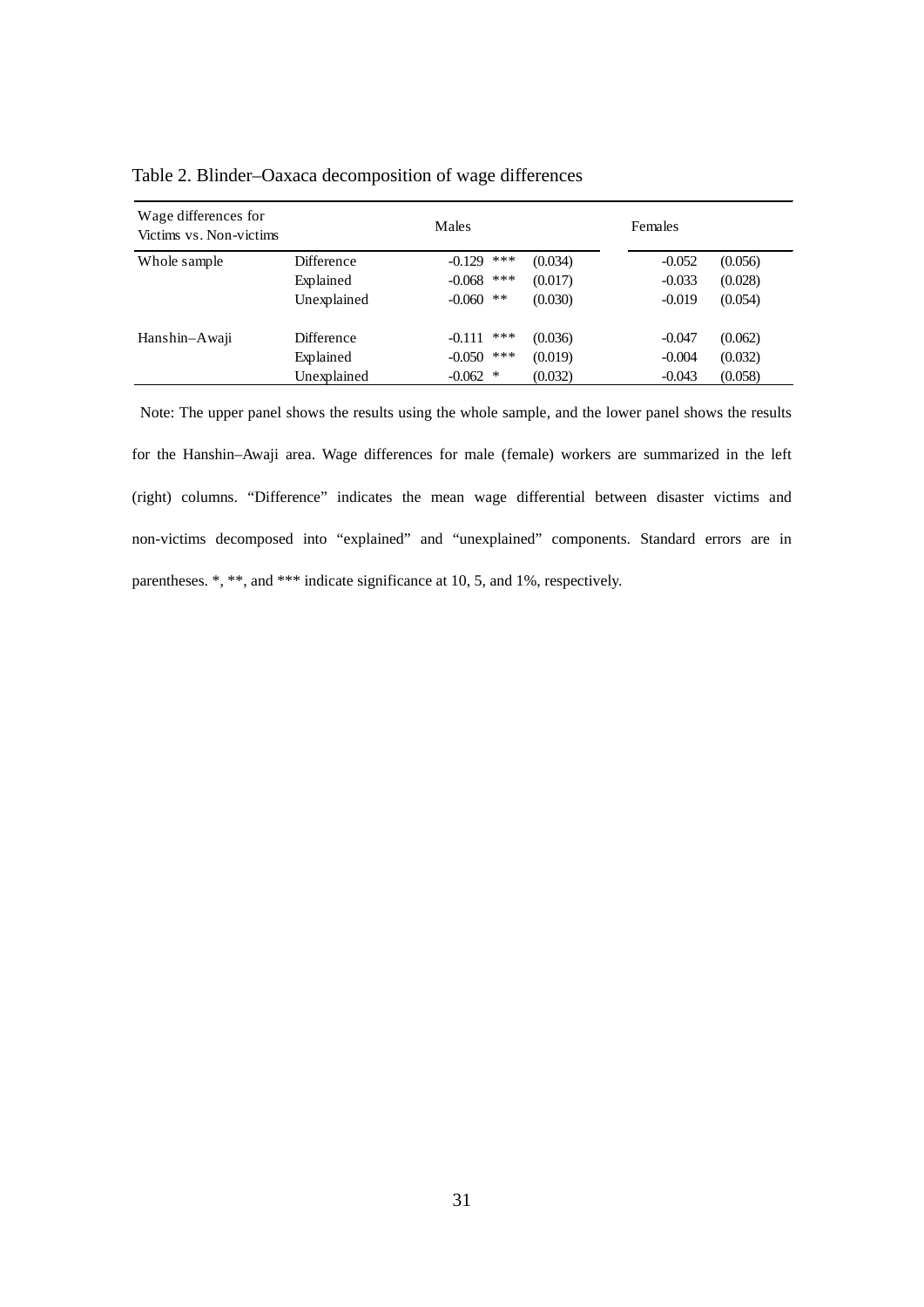| Males       | Whole Sample |            |             | Hanshin and Awaji areas |           |             |
|-------------|--------------|------------|-------------|-------------------------|-----------|-------------|
|             | Difference   | Explained  | Unexplained | Difference              | Explained | Unexplained |
| Quantile .1 | $0.166***$   | 0.112      | 0.054       | $0.154***$              | 0.087     | 0.067       |
| Quantile .2 | $0.152***$   | 0.090      | 0.062       | $0.150***$              | 0.073     | $0.077*$    |
| Quantile .3 | $0.165***$   | $0.088***$ | $0.077***$  | $0.155***$              | $0.069*$  | $0.086**$   |
| Ouantile .4 | $0.165***$   | $0.085***$ | $0.079***$  | $0.150***$              | 0.066     | $0.084**$   |
| Ouantile .5 | $0.151***$   | $0.073***$ | $0.078***$  | $0.136***$              | 0.055     | $0.081**$   |
| Quantile .6 | $0.142***$   | $0.067***$ | $0.075***$  | $0.126***$              | 0.049     | $0.078**$   |
| Quantile .7 | $0.129***$   | $0.067**$  | $0.061**$   | $0.116***$              | 0.047     | $0.070*$    |
| Ouantile .8 | $0.111***$   | $0.061**$  | $0.050*$    | $0.096***$              | 0.040     | 0.056       |
| Ouantile .9 | $0.067***$   | 0.048      | 0.019       | $0.049***$              | 0.030     | 0.019       |

Table 3. Machado–Mata–Melly decomposition of wage differences for males

Note: This table presents the results of the Machado–Mata–Melly decomposition of the wage differences for males. The left (right) columns show the results for the whole sample (subsample). "Difference" indicates the wage differential in each quantile between disaster victims and non-victims decomposed into "explained" and "unexplained" components. \*, \*\*, and \*\*\* indicate significance at 10, 5, and 1%, respectively.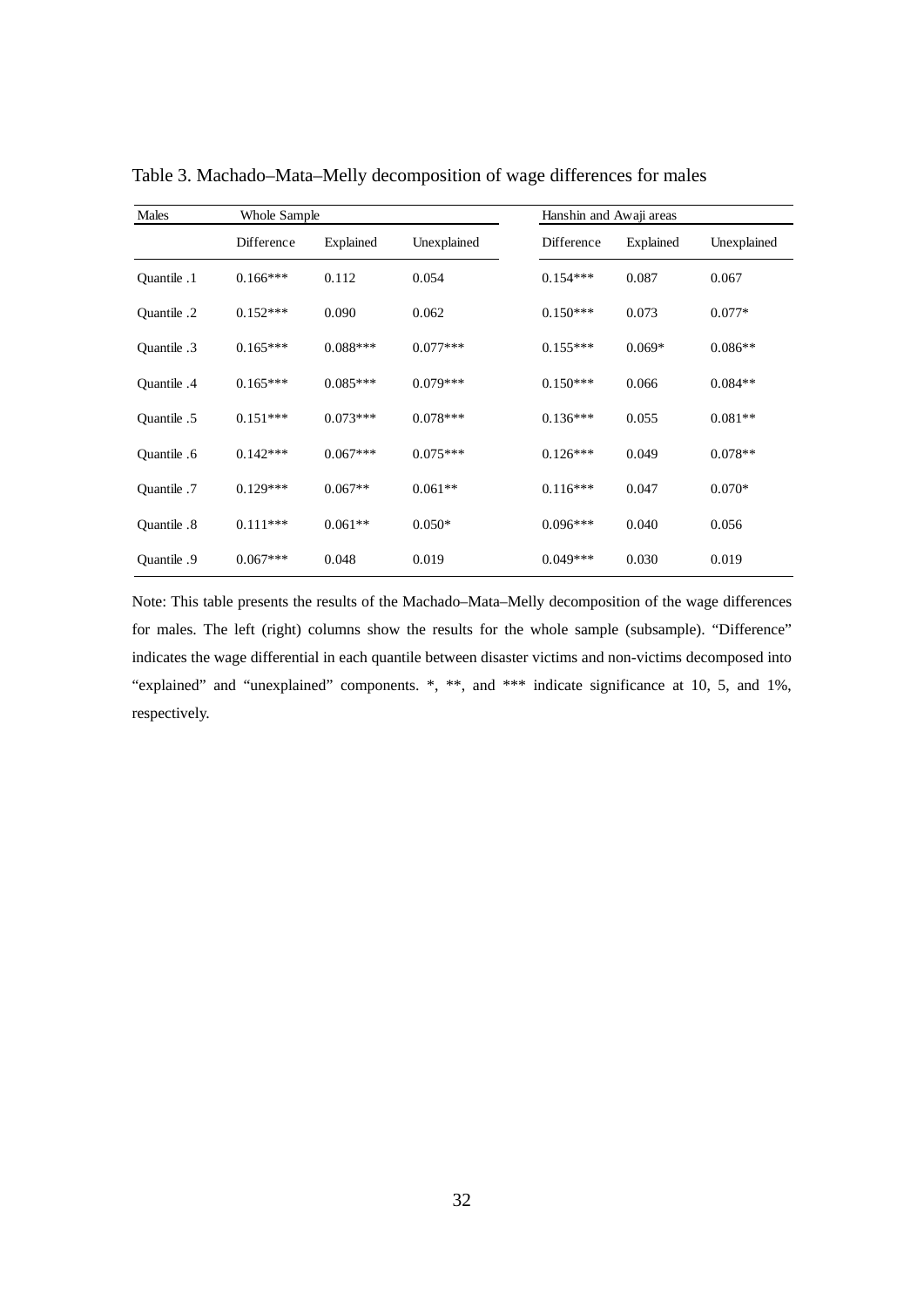| Females     | Whole Sample         |       |             | Hanshin and Awaji areas |           |             |
|-------------|----------------------|-------|-------------|-------------------------|-----------|-------------|
|             | Difference Explained |       | Unexplained | Difference              | Explained | Unexplained |
| Quantile .1 | 0.039                | 0.029 | 0.010       | 0.050                   | $-0.017$  | 0.067       |
| Quantile .2 | $-0.042$             | 0.023 | $-0.065$    | $-0.083$                | $-0.004$  | $-0.079$    |
| Quantile .3 | $-0.038$             | 0.019 | $-0.057$    | $-0.057$                | $-0.002$  | $-0.055$    |
| Quantile .4 | 0.010                | 0.028 | $-0.018$    | $-0.013$                | 0.010     | $-0.023$    |
| Quantile .5 | 0.022                | 0.018 | 0.004       | 0.017                   | 0.009     | 0.008       |
| Quantile .6 | $0.063**$            | 0.024 | 0.039       | $0.070*$                | 0.017     | 0.053       |
| Quantile .7 | $0.093***$           | 0.032 | 0.060       | $0.108***$              | 0.029     | 0.080       |
| Quantile .8 | $0.110***$           | 0.027 | $0.083*$    | $0.114***$              | 0.026     | $0.088*$    |
| Quantile .9 | $0.160***$           | 0.033 | $0.126***$  | $0.173***$              | 0.035     | $0.138***$  |

Table 4. Machado–Mata–Melly decomposition of wage differences for females

Note: This table presents the results of the Machado–Mata–Melly decomposition of the wage differences for females. The left (right) columns show the results of the whole sample (subsample). "Difference" indicates the wage differential in each quantile between disaster victims and non-victims decomposed into "explained" and "unexplained" components. \*, \*\*, and \*\*\* indicate significance at 10, 5, and 1%, respectively.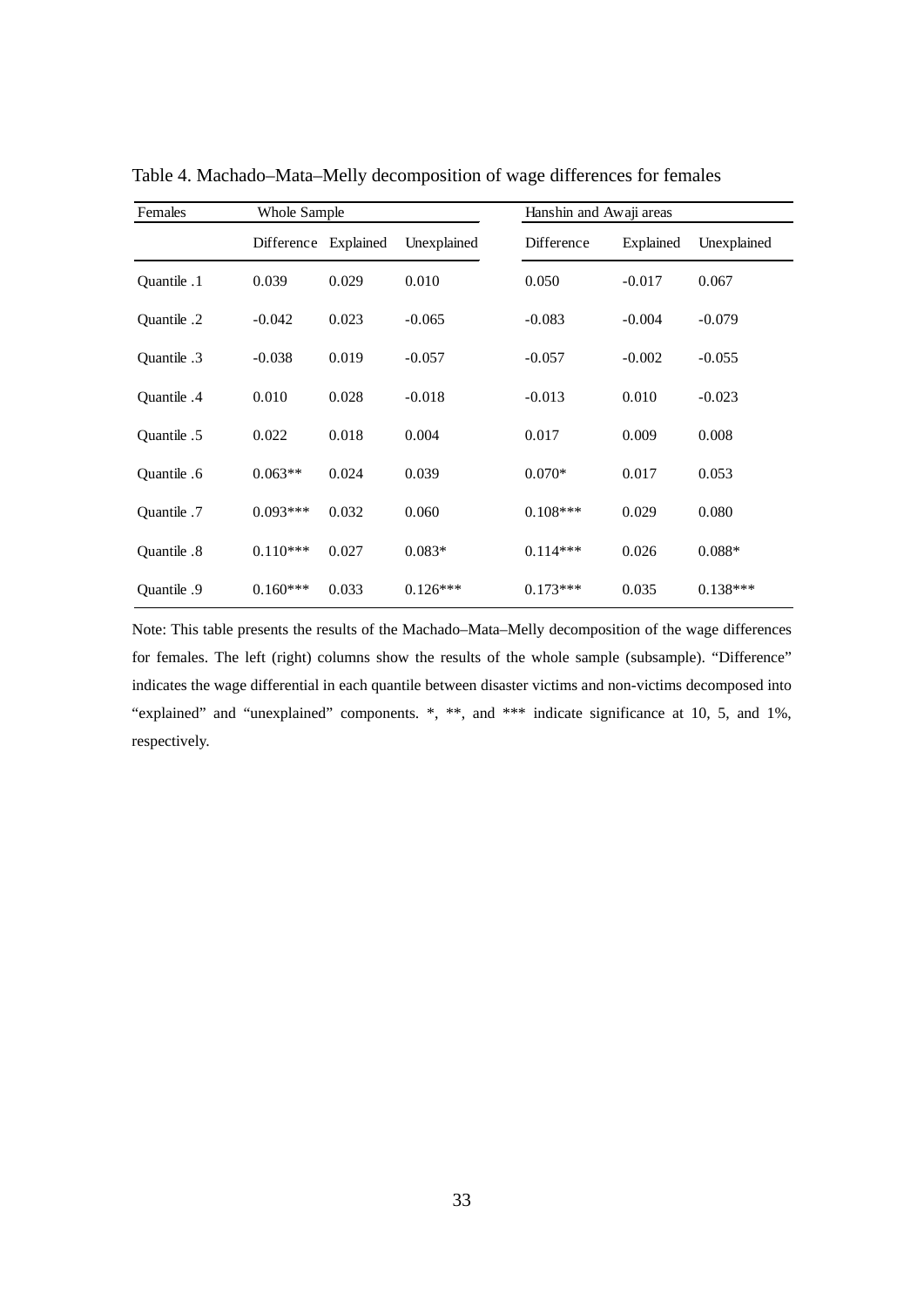|            | Whole   |         | Hanshin-Awaji Area |         |
|------------|---------|---------|--------------------|---------|
| Percentile | Males   | Females | Males              | Females |
| 10         | 824.18  | 412.09  | 805.86             | 412.09  |
| 20         | 1246.44 | 721.15  | 1201.92            | 721.15  |
| 30         | 1550.87 | 1068.38 | 1442.31            | 978.12  |
| 40         | 1923.08 | 1282.05 | 1885.37            | 1254.18 |
| 50         | 2243.59 | 1442.31 | 2206.81            | 1442.31 |
| 60         | 2518.32 | 1518.22 | 2447.55            | 1479.29 |
| 70         | 2991.45 | 1814.22 | 2926.42            | 1797.43 |
| 80         | 3461.54 | 2289.38 | 3461.54            | 2236.14 |
| 90         | 4326.92 | 2719.78 | 4230.77            | 2692.31 |
| Obs        | 2824    | 824     | 1731               | 544     |

Table 5. Gender differences in wage distribution (unit: Japanese Yen)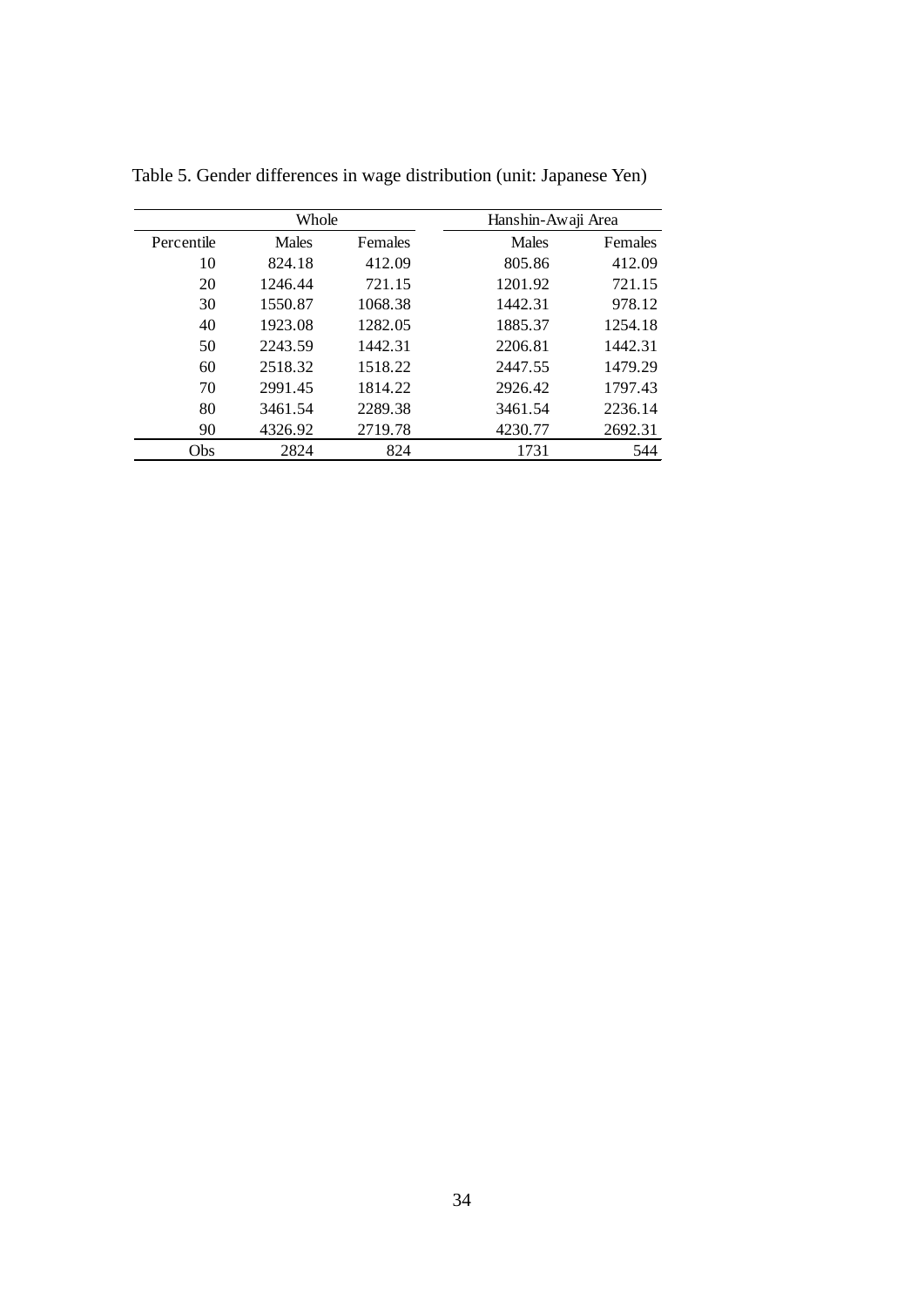# Table 6. Individual backgrounds of victims

|                                               |                    | Males           |             |                | Females         |             |
|-----------------------------------------------|--------------------|-----------------|-------------|----------------|-----------------|-------------|
|                                               | Low wage           | Middle wage     | High wage   | Low wage       | Middle wage     | High wage   |
|                                               | (25 percentile and | (between 25 and | (above 75)  | (25 percentile | (between 25 and | (above 75)  |
|                                               | below)             | 75 percentiles) | percentile) | and below)     | 75 percentiles) | percentile) |
| <b>Educational status</b>                     |                    |                 |             |                |                 |             |
| Lower than high school graduates              | 3.7%               | 2.8%            | 2.9%        | 6.3%           | 2.8%            | $0.0\%$     |
| Equal to and higher than university graduates | 43.0%              | 47.2%           | 69.2%       | 28.1%          | 29.6%           | 30.6%       |
| Type of employment                            |                    |                 |             |                |                 |             |
| Employee of private company or organization   | 63.6%              | 77.8%           | 70.2%       | 93.8%          | 88.7%           | 83.3%       |
| Government employee                           | 4.7%               | 10.8%           | 19.2%       | 0.0%           | 1.4%            | 13.9%       |
| Management position                           | 1.9%               | 2.8%            | 2.9%        | 0.0%           | 0.0%            | 0.0%        |
| Self-employed                                 | 17.8%              | 6.1%            | 6.7%        | 0.0%           | 1.4%            | 2.8%        |
| Family employee in self-employed business     | 11.2%              | 0.9%            | 0.0%        | 6.3%           | 2.8%            | 0.0%        |
| Unknown/forgotten                             | 0.9%               | 1.4%            | 1.0%        | 0.0%           | 5.6%            | 0.0%        |
| Industry                                      |                    |                 |             |                |                 |             |
| Agriculture and related industries            | 0.0%               | 0.5%            | 0.0%        | 0.0%           | 0.0%            | 0.0%        |
| Mining                                        | 0.0%               | 0.0%            | 0.0%        | 0.0%           | 0.0%            | 0.0%        |
| Construction                                  | 8.4%               | 6.6%            | 1.0%        | 12.5%          | 1.4%            | 0.0%        |
| Manufacturing                                 | 12.1%              | 21.7%           | 25.0%       | 12.5%          | 23.9%           | 16.7%       |
| Wholesale trade/Retail trade                  | 16.8%              | 12.7%           | 6.7%        | 12.5%          | 8.5%            | 2.8%        |
| Finance and insurance                         | 4.7%               | 3.8%            | 7.7%        | 6.3%           | 7.0%            | 5.6%        |
| Real estate                                   | 0.9%               | 2.4%            | 1.0%        | 0.0%           | 8.5%            | 5.6%        |
| Transportation/Telecommunications             | 9.3%               | 8.0%            | 3.8%        | 3.1%           | 4.2%            | 0.0%        |
| Utilities                                     | 1.9%               | 0.9%            | 3.8%        | 0.0%           | 0.0%            | 0.0%        |
| Services                                      | 30.8%              | 16.5%           | 10.6%       | 18.8%          | 25.4%           | 22.2%       |
| Education                                     | 3.7%               | 6.1%            | 6.7%        | 3.1%           | 2.8%            | 5.6%        |
| Medical, health care, and welfare             | 0.9%               | 5.2%            | 6.7%        | 6.3%           | 9.9%            | 13.9%       |
| Government employee                           | 1.9%               | 7.1%            | 15.4%       | 3.1%           | 0.0%            | 11.1%       |
| Others                                        | 8.4%               | 8.0%            | 10.6%       | 21.9%          | 5.6%            | 16.7%       |
| Unknown/forgotten                             | 0.0%               | 0.5%            | 1.0%        | 0.0%           | 2.8%            | 0.0%        |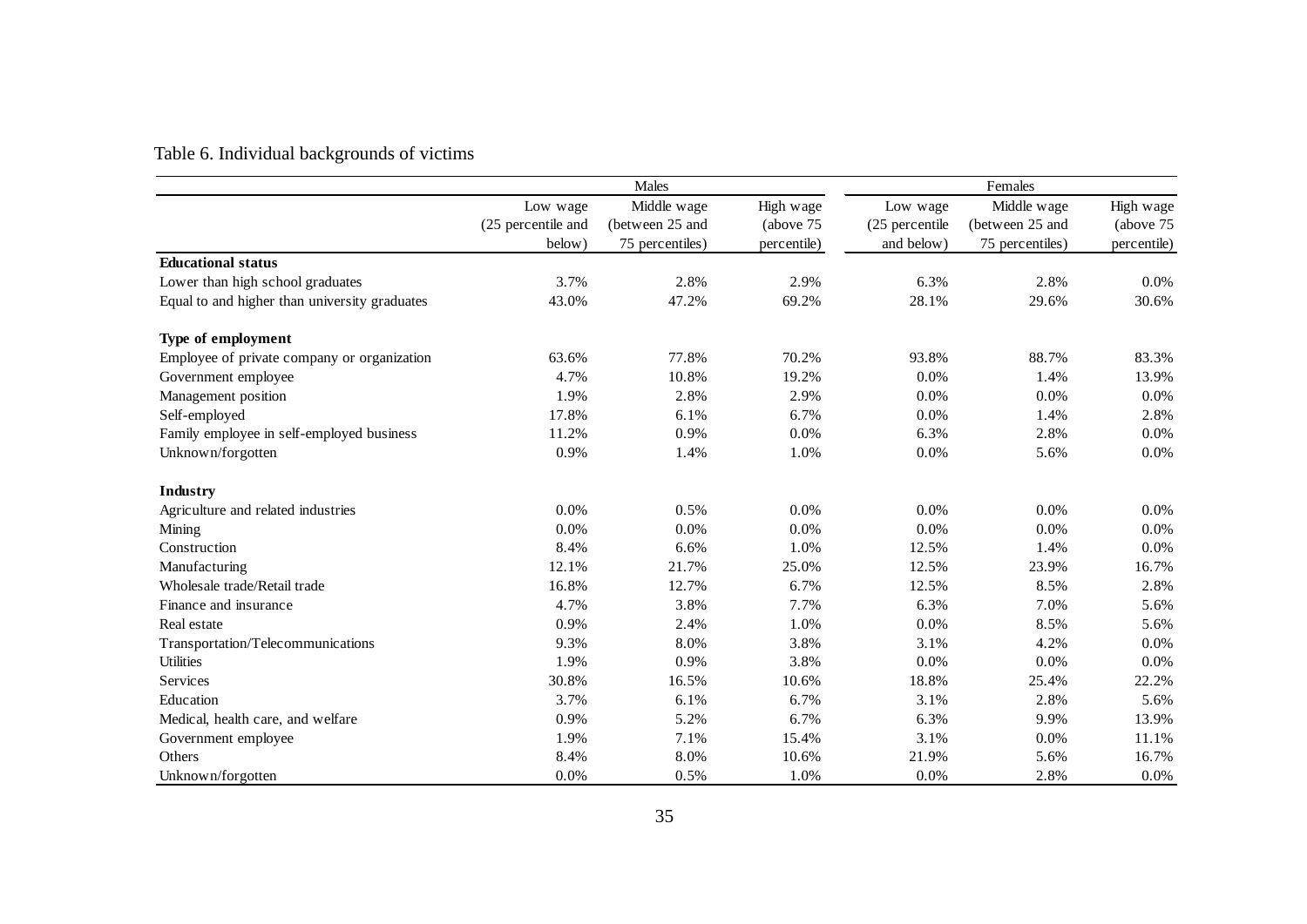Figure 1. Areas used for the analyses



Note: This figure presents a map of Japan. The orange-colored area is Hyogo Prefecture, where the Hanshin–Awaji earthquake struck. This prefecture includes 10 cities and 10 municipalities that the Japanese government officially declared to be the most severely damaged region. The green-colored area is Osaka Prefecture, and the blue-colored is Kanagawa Prefecture.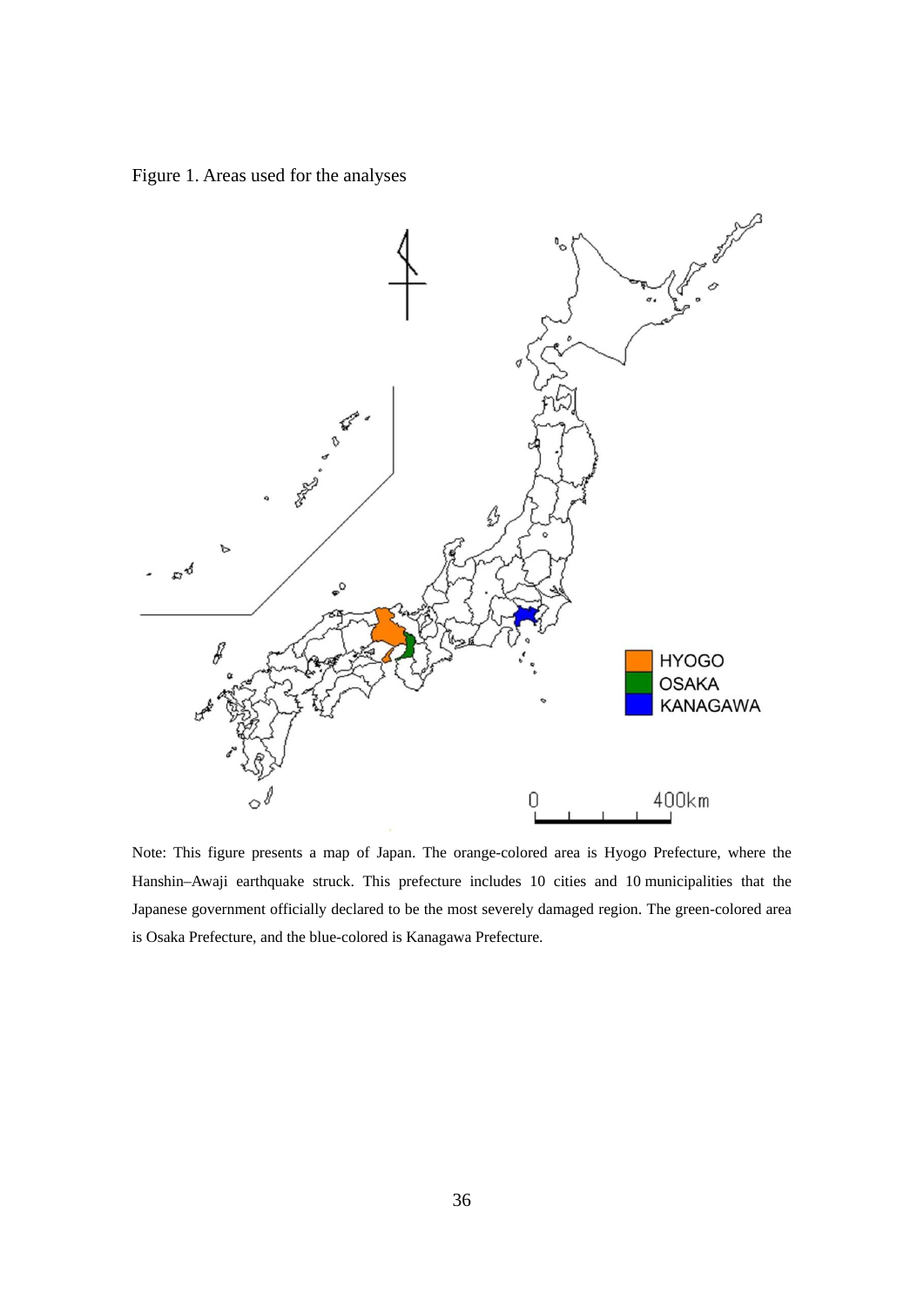

Figure 2. DFL decomposition of the wage distribution for males

Note: The four figures indicate the wage distributions for male workers. The left figures indicate the actual and counterfactual distributions for victims, and the right figures indicate the actual distribution for non-victims and the counterfactual distribution for victims. The difference between the upper panels and lower panels concerns the sample composition: the upper panels use the whole sample, and the lower panels use the subsample residing in the Hanshin and Awaji areas. In each figure, the dashed line represents the actual distribution for victims or non-victims, whereas the solid line indicates the counterfactual distribution for victims calculated using the DFL method.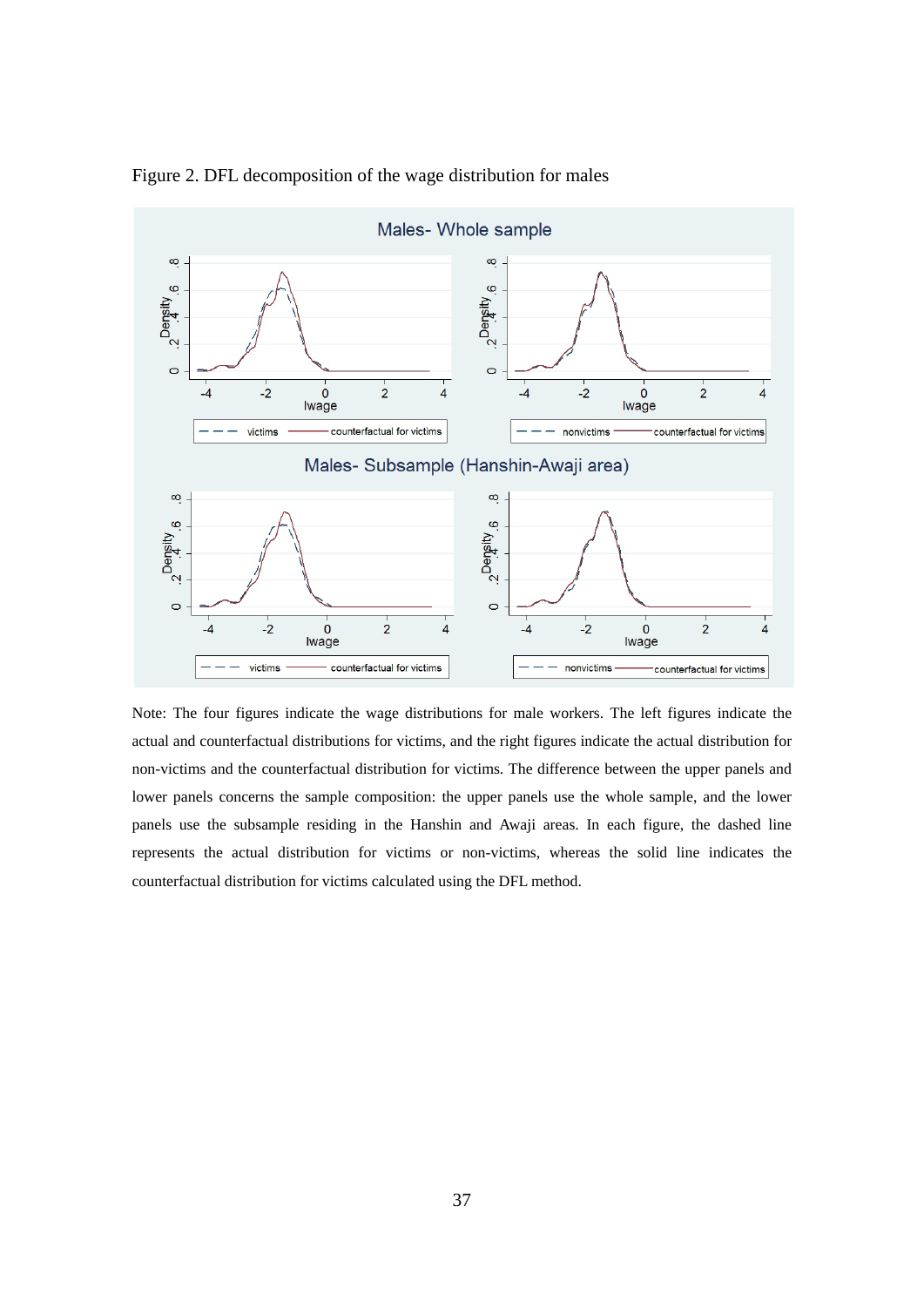

Figure 3. DFL decomposition of the wage distribution for females

Note: The four figures indicate the wage distributions for female workers. The left figures indicate the actual and counterfactual distributions for victims, and the right figures indicate the actual distribution for non-victims and the counterfactual distribution for victims. The difference between the upper panels and lower panels concerns the sample composition: the upper panels use the whole sample, and the lower panels use the subsample residing in the Hanshin and Awaji areas. In each figure, the dashed line represents the actual distribution for victims or non-victims, whereas the solid line indicates the counterfactual distribution for victims calculated using the DFL method.